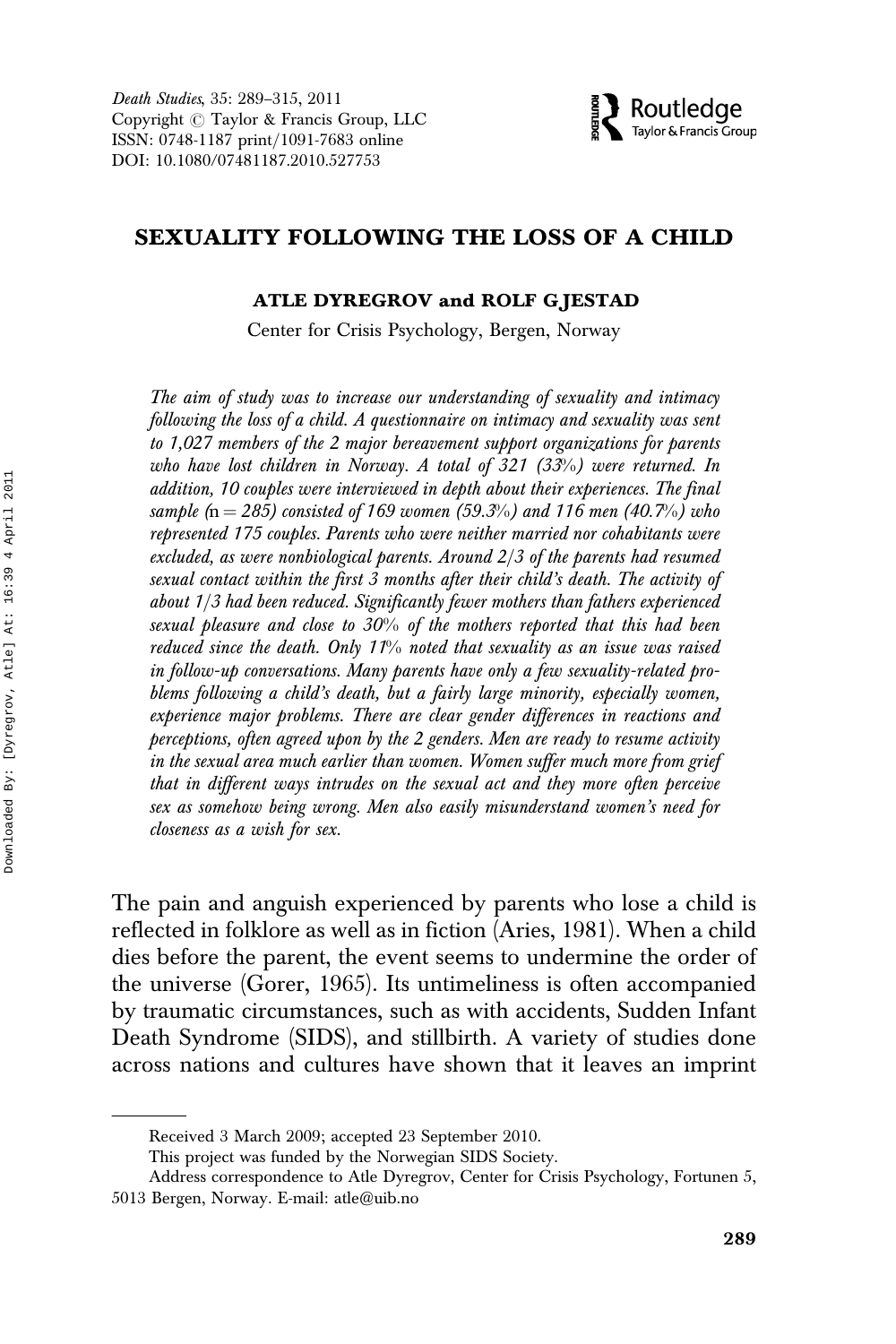on the majority of parents, increasing the chances for complicated and prolonged grief reactions, making them vulnerable to a range of emotional difficulties (K. Dyregrov, 2003; Keesee, Currier, & Neimeyer, 2008; Rubin & Malkinson, 2001). It has the potential to affect both living siblings and siblings born subsequent to the death, with ensuing familial consequences. In addition to the psychological consequences of such losses (Dijkstra, 2000; K. Dyregrov, 2003), a large epidemiological study from Denmark has shown that mothers who have lost a child  $\langle$  18 years) are at an increased mortality risk for many years, highest during the first three years. Men also showed an increased risk, but only early on (Li, Precht, Mortensen, & Olsen, 2003). This study also found sudden losses to be related to a higher mortality rate than expected losses, as was losing an only child. Although many parents learn to live with the loss, it continues to make its presence felt on anniversaries for decades after the fact (A. Dyregrov & Dyregrov, 1999; Lehman, Wortman, & Williams, 1987).

Studies have only to a minor extent focused on how such deaths impact parents' sexual life. Through sexuality, the need for intimacy and pleasure is experienced and nurtured. Sexual satisfaction consistently has been found related to higher marital satisfaction (see Christopher & Sprecher, 2000). Research indicates that a decline in sexual satisfaction over time is related to a greater danger for a breakdown of the relationship (see Christopher & Sprecher, 2000, for an overview). The experience of sexuality thus seems to be associated with the stability of a relationship.

Only one study has specifically focused on sexuality after a child's death (Hagemeister & Rosenblatt, 1997). They studied 24 couples and found that more than half the mothers and a little less than half the fathers had experienced serious problems in the sexual area following the loss (Hagemeister & Rosenblatt, 1997). Women complained about a reduced interest in sex, and men that the sexual contact had been reduced. Almost all had abstained from sexual intercourse for a period after the death, with a more extended period of abstinence when the death was sudden. Although the desire for sex decreased, the results indicated that many had a greater need for physical closeness. Sixteen of the 24 couples in Hagemeister and Rosenblatt's (1997) study had experienced a break or decline in their sexual relationship for a period of time following the death. This break was attributed to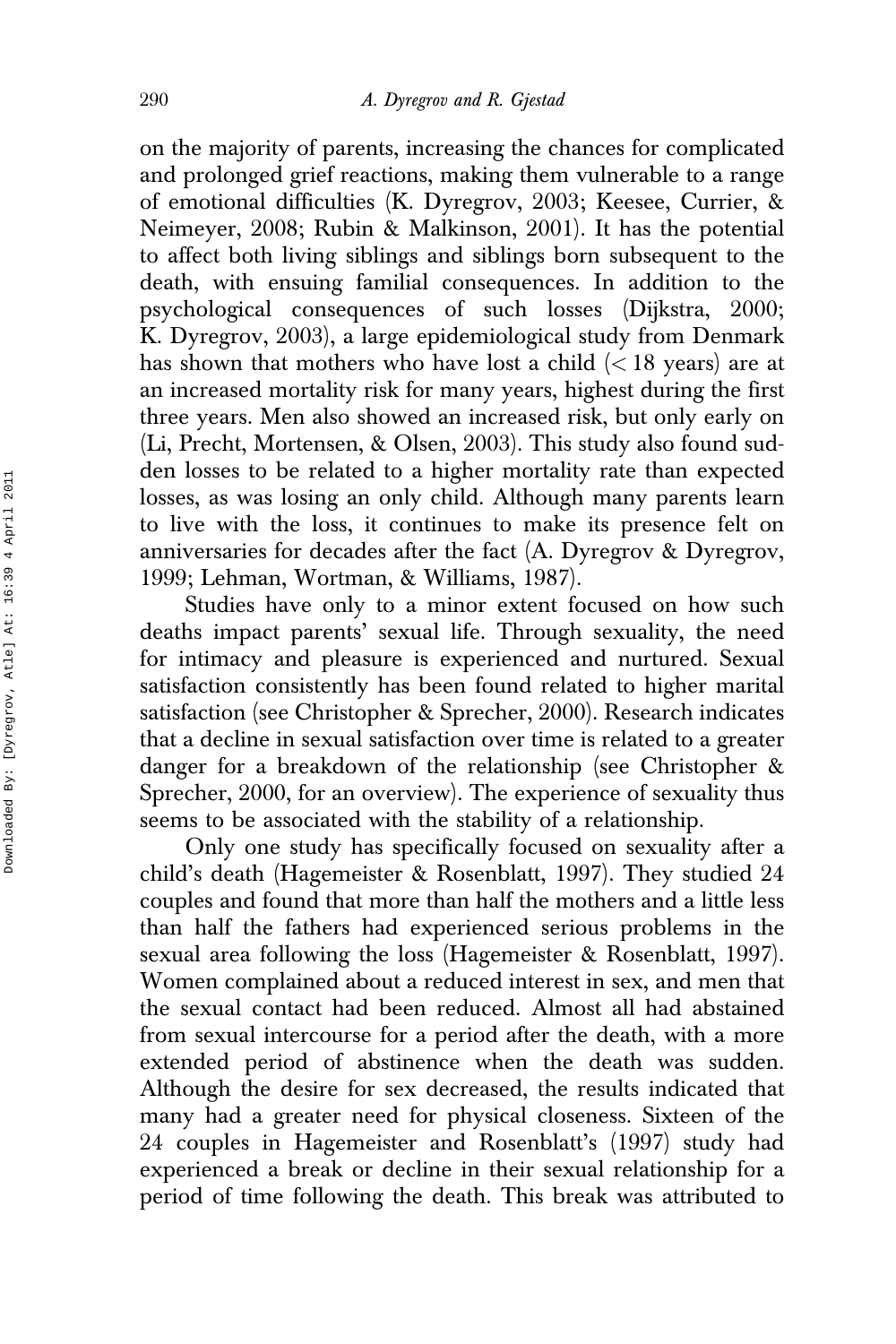factors such as physical and emotional exhaustion, depression, a sense of numbing, being preoccupied with their grief, or psychological distress about sexual intimacy. Three couples reported adultery, and in six couples one or both partners had cried during intercourse.

Some other studies have acknowledged sexual problems, although sexuality was not a major focus of the study. Schwab (1992) interviewed 20 couples who had lost children due to various causes during the last 4 years before the study. A loss of sexual intimacy was one of several themes brought up. From the men's perspective, women's distancing and lack of response as a sexual partner was experienced as something that took away a source of comfort in connection with their loss. For mothers, their partner's desire for sex could be felt as repulsive and increased their loneliness. Schwab concluded that it appeared as if women more often lost interest in sex as a consequence of their loss, while men retained their sexual needs and only experienced a short break in their sexual interest.

Fish (1986) reported that 60% of bereaved mothers and 40% of bereaved fathers experienced serious sexual distress following a child's death. Women complained of a reduced interest in sex and problems finding pleasure in such activities, whereas men complained that the sexual relationship faded. Lang and Gottlieb (1993) found that mothers who highly appreciated sexual intimacy experienced a stronger longing for their lost child. Fathers who experienced a high level of sexual intimacy 2–4 years after the loss of an infant child experienced less isolation and fear (Lang, Gottlieb, & Amsel, 1996). The same researchers also found that fathers who reported higher levels of sexual intimacy early after the loss experienced more somatisation 2–4 years later. In several of these studies men reported a wish for more sex than women following a child's death (Lang & Gottlieb, 1993; Schwab, 1992).

Johnson (1984–1985) interviewed 14 couples who had lost a child during the previous year. All except two of the couples had refrained from sexual intercourse for a period following the loss. She also reported that when a child died suddenly without any notice, the parents seemed to refrain from having sex longer than following anticipated deaths. Although the sexual desire and contact decreased, there was a greater need for physical closeness (to be held and hugged) without sex. Johnson speculated that the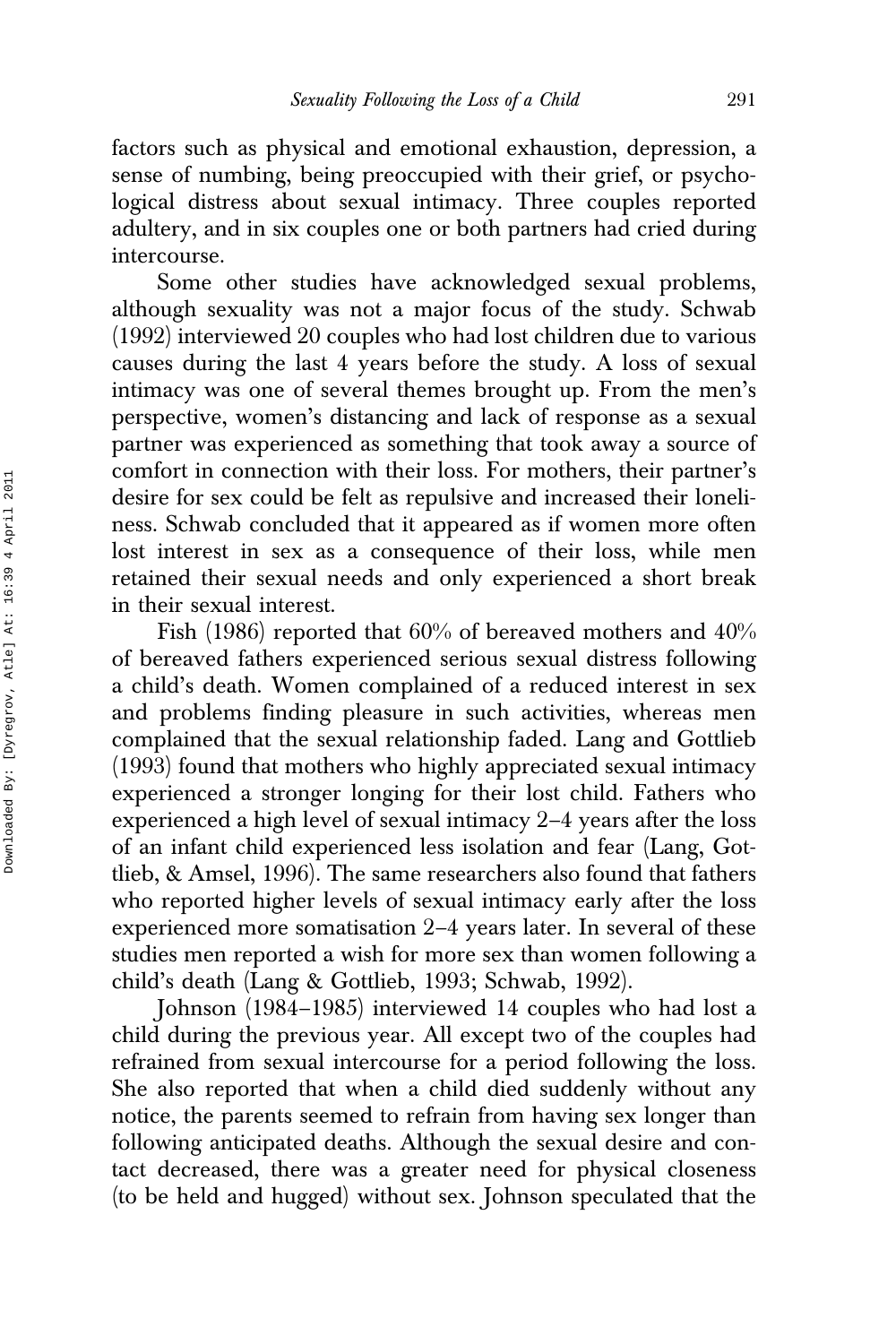women's need to verbalize thoughts and feelings were greater than men's, but that men's need for closeness could take other and more physical forms. The author wrote that unfortunately the form of closeness that was comforting for one partner could be a form that the other partner could not tolerate at that particular moment in time.

As previous studies have included few participants or only a few questions about sexuality, there is a need for a broader study in this area. So far most studies have been conducted in North America, and none in Scandinavia. Scandinavia is known for its liberal view on sexuality. Young people have their sexual debut early (in Norway), may have several partners, and often cohabit before marriage (if they marry); marriage is also possible for homosexual couples in Norway. However, sexuality is still a topic that is fairly difficult to bring up in conversation and must still be regarded as a taboo subject. Contraception is easy to obtain, and  $emergency$  contraceptives/morning-after pills can be bought without a prescription. Having children is thus often a planned decision, and with the average number of children per family in Norway being 1.9, a great deal of value is placed on the children born.

The aim of this study was to increase our understanding of sexuality and intimacy following the loss of a child, both by including a larger number of participants and by undertaking the first systematic study of this topic outside of the United States. The following research questions were asked: (a) To what extent did couples experience problems in their sexual relationship following the loss of a child? (b) Were there any gender differences in the perceptions of sexuality in the relationships studied?

### Method

Subsequent to the reduction of the number of SIDS deaths, the Norwegian SIDS Society has broadened its scope to include parents who have experienced other types of child mortality. Although the percentage of parents who join the organizations that serve bereaved parents is not known, it could be said that many parents belong to the societies. There are, however, few parents with a non-ethnic-Norwegian background in the two organizations, and it is also believed that those with social problems are less inclined to become members.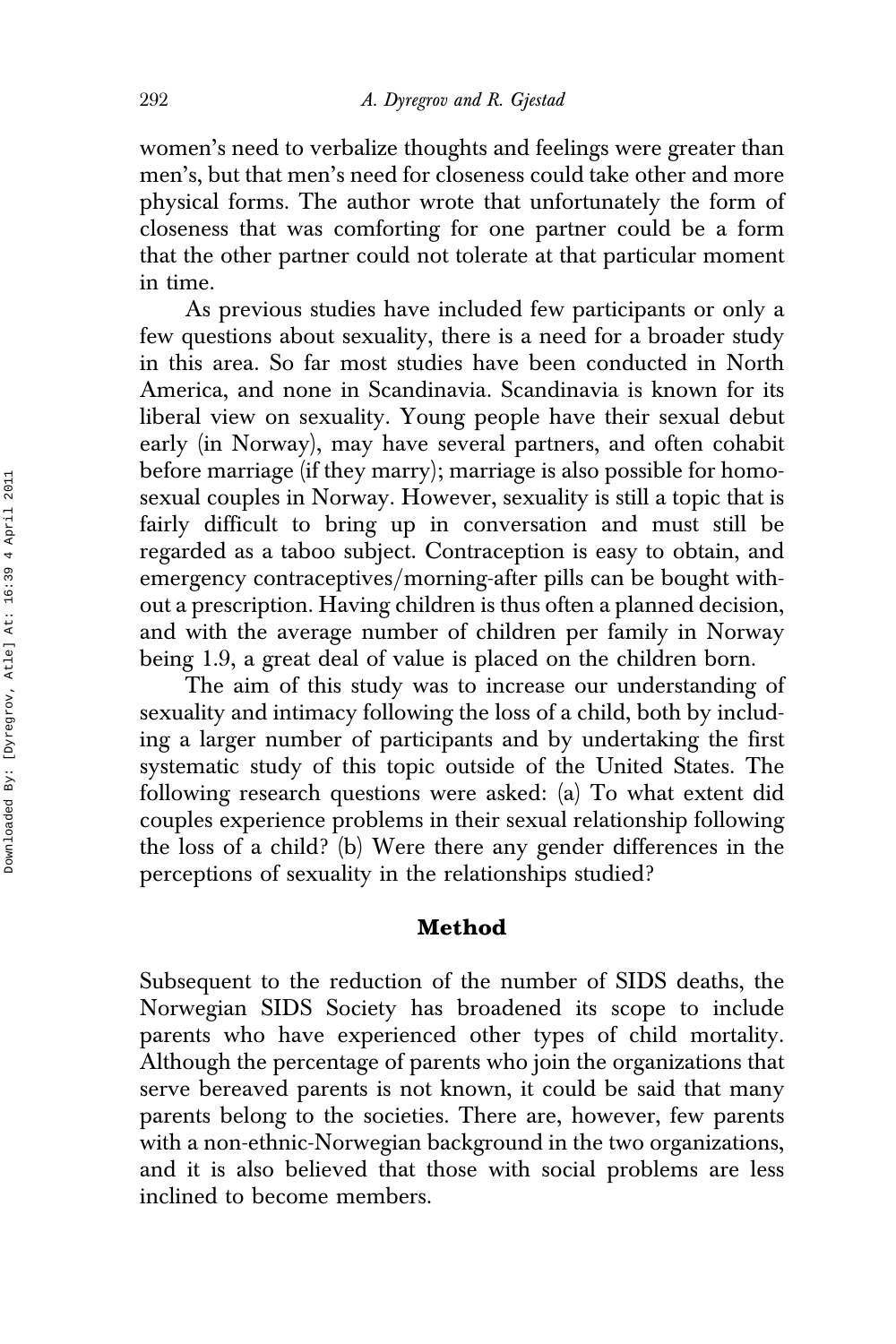Based on lists of support members of the two major Norwegian support organizations for bereaved parents from The Norwegian Organisation for Families Who Have Lost a Child and the Norwegian SIDS Society, questionnaires were sent to 1,027 members. Three hundred twenty-one people returned their questionnaires, a response rate of 33% of all possible members. However, this is an uncertain estimate of the response rate, because individuals other than the parents (such as grandparents, friends, etc.) can become support members and records do not indicate loss status.

Out of the 321 individuals, the sample consisted of more women (202; 62.9%) than men (119; 37.1%). Almost all (93%) respondents were married or cohabitants (women: 91%; men:  $98\%$ ,  $4\%$  were divorced (women:  $5\%$ ; men:  $2\%$ ), while the rest were living alone or were widows/widowers. As many as  $95\%$ stated that their partner was the mother/father of the deceased child. Twenty-seven persons (8.4%) reported a break-up in their relationship after the loss of their child. The women and men represented 211 couples. The couples were represented by one partner only (101; 9 men and 92 women) or by both partners (220; 110 men and 110 women).

Because the aim of this study entails an emphasis on couples and gender issues, 54 were excluded from the sample of these 321 individuals because they were not in the relevant population segment (e.g., not married or cohabitants, with partners who were not father/mother of the child who died). The final sample  $(n = 285)$  consisted of 169 women (59.3%) and 116 men (40.7%) representing 175 couples. Some of these women had partners who did not contribute to the study (35%). Analyses showed that those women for whom the partner also contributed had a higher level of education and, to a lesser degree, reported that the loss caused a more distanced relationship to the partner. No other statistical differences were found.

The mean age of men was 39.6 years  $(SD = 7.2, \text{range} = 31.0)$ , and mean age of women was 37.6 years  $(SD = 7.0, \text{range} = 37.0)$ . The mean duration of the relationships was 14.2 years  $(SD = 7.2)$ . Five percent (5.3%) of the group had elementary school educations, 30.3% had attended high school, whereas 64.4% had a higher level of education from the college, academy, or university level. The majority (53.5%) lived in a city, whereas 46.5% lived in rural areas.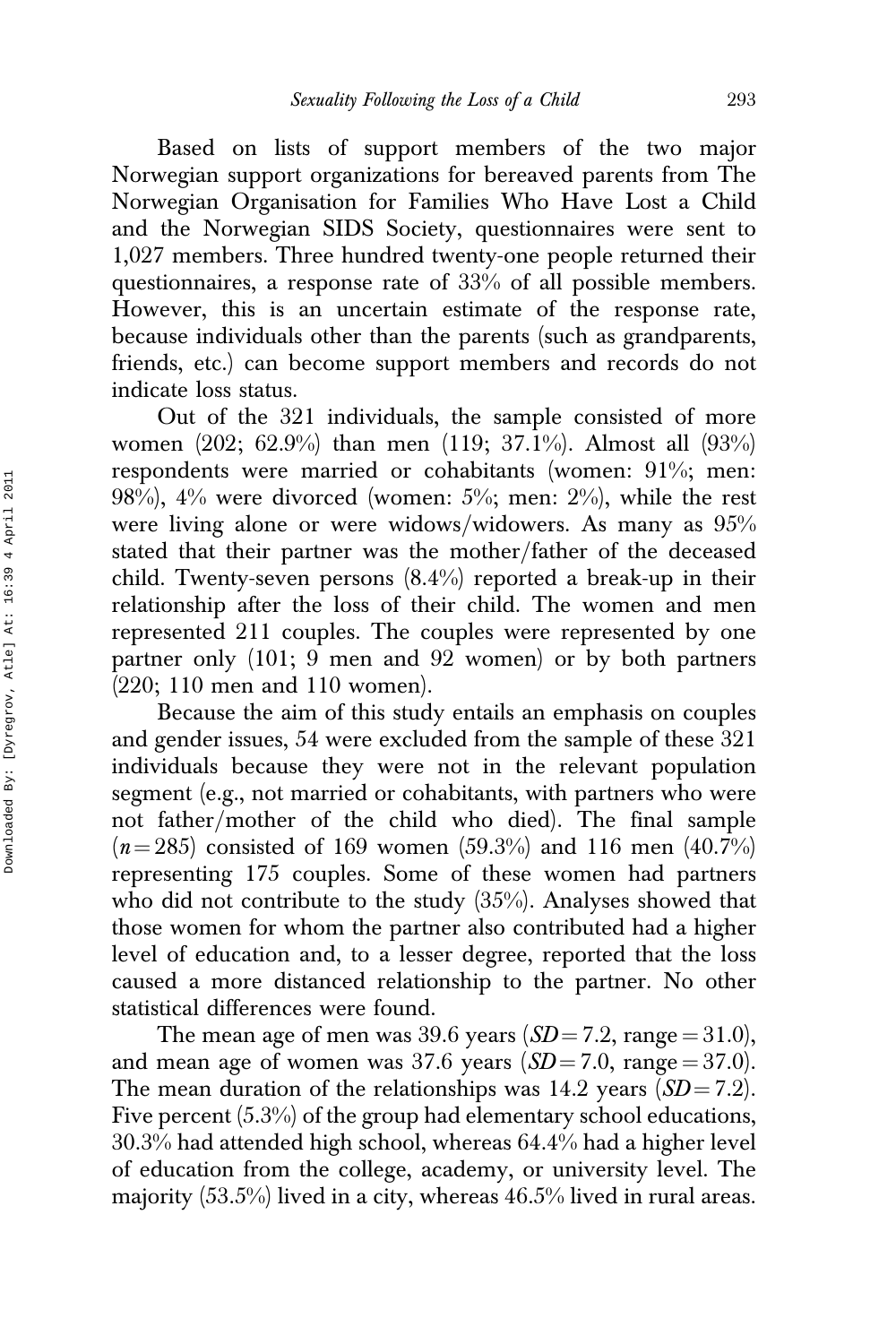A total of 138 persons indicated that they were willing to be interviewed, but only 105 sent back a written consent form. Among these there were 33 for whom one partner either was unwilling to participate or there was no partner. From the remaining 72 participants, 10 couples were drawn based on the following criteria: both partners were willing to be interviewed, parents should be married or cohabitants, they should both be the biological parents of the deceased child, and the death should have taken place within the past 10 years. The interviews took place in January and February of 2006.

Full anonymity was promised for the interviews and no further background information was gathered. Citations have been given in a form that disallows identification. Interviewees have read through all of the citations and approved them. For reasons of confidentiality it will not be possible to track individual couples through the article. Where quotations are taken from interviews, this will be indicated in parenthesis along with the respondent's gender (men [M], women [W]).

# Procedure

The Regional Committee for Medical Research Ethics approved the study. The questionnaire along with an information letter from the Center for Crisis Psychology was sent from the parent support organizations to their members in September 2005. The letter was discretely worded, demonstrating respect for the parent's situation, and presented the aim of the study: to increase the knowledge about sexuality and intimacy, knowledge that hopefully could lead to better advice, counseling, and support for parents.

The information letter asked that parents who were willing to be interviewed return a written consent form. A neutral, stamped envelope for returning the questionnaire and the consent form were included. As no name or information that could otherwise indentify the respondent was put on the questionnaire, there was no possibility for sending reminders to non-respondents.

By the interviewees' choice all interviews took place in the couples' homes. The interviews lasted from between 1 hr 45 min to 2 hr 45 min. Four interviews were planned with parents who had experienced SIDS, four following stillbirth, and two following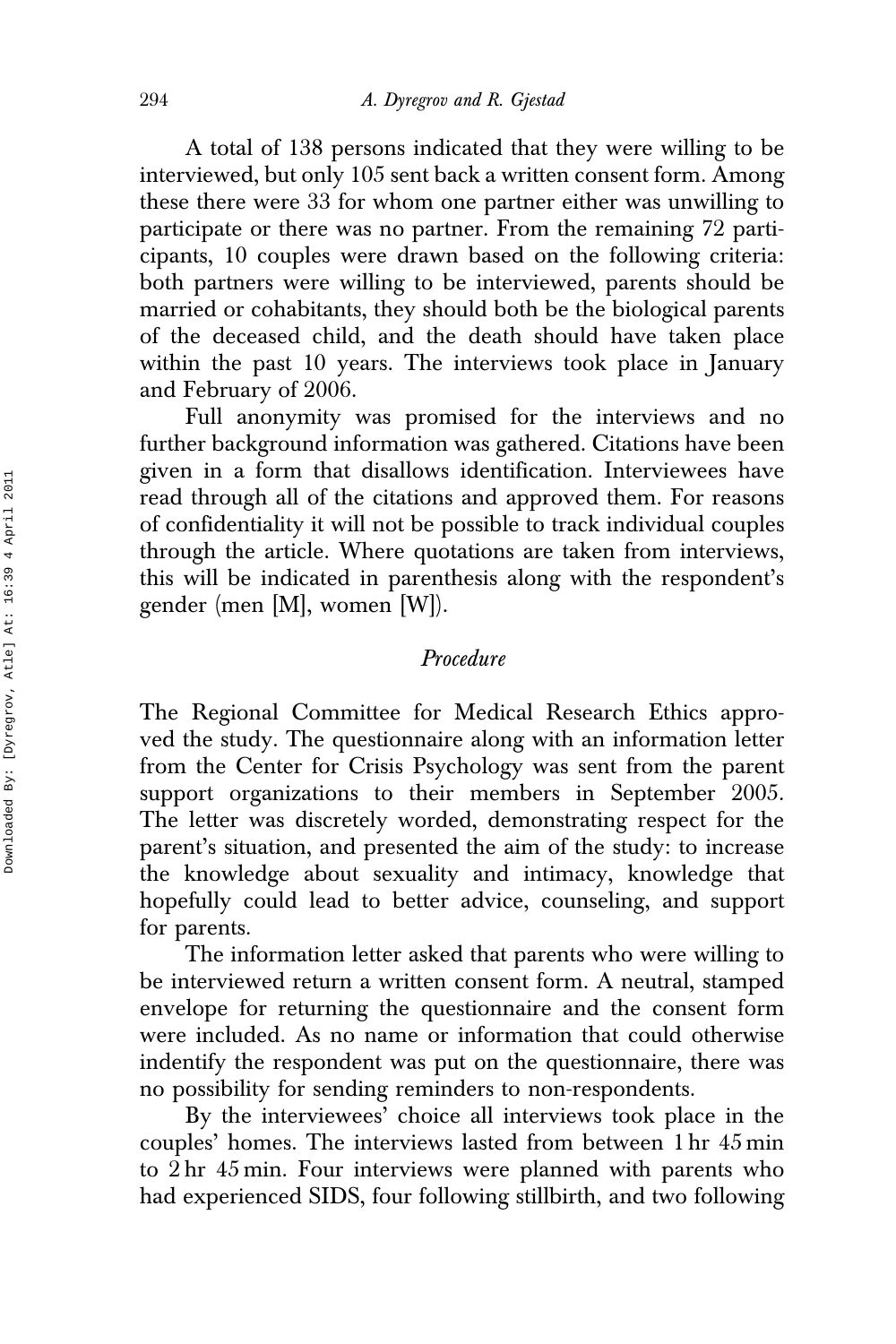accidents. In actuality the distribution became 5–3–2, as one couple who had indicated SIDS as the cause of death on their questionnaire had suffered a stillbirth. As the cause of death did not seem to be an important variable regarding the theme of sexuality, no additional couple was included.

#### Measures

#### Questionnaire

A questionnaire was constructed for this study based on the few previous studies that have been done in the area (see the introduction). Two couples filled in the questionnaire prior to the study and provided feedback. As they found it easy to understand and fill in, no changes were made.

Questions about the deceased child and their relationship history were included, while the majority of the questions related to intimacy and sexuality and problems in this area, advice they had received, and so on. The questionnaire alternated between questions with fixed categories and open questions that asked for the participants' evaluations and written responses on the subject. They were asked to evaluate sexual activity and pleasure according to the following categories: "increased," "same as before," and "decreased."

Relationship quality was measured on the basis of the following items: ''I have been able to communicate with my partner about my feelings," "I am satisfied with the support from my partner," and "I feel understood." These three items showed a Cronbach's alpha at .83 and intercorrelations at the interval .54–.73. In addition, the Dyadic Adjustment Scale was used (Spanier, 1976). Results on the quality of the relationship will be reported separately.

#### Interview

Qualitative interviews were used to gain a more detailed and in-depth description of the informant's experience of the relationship, as well as an understanding of processes over time. The interview followed a semistructured theme guide. This was built around the same themes as in the questionnaire but allowed the informants to expand, go into more depth, and determine the sequence of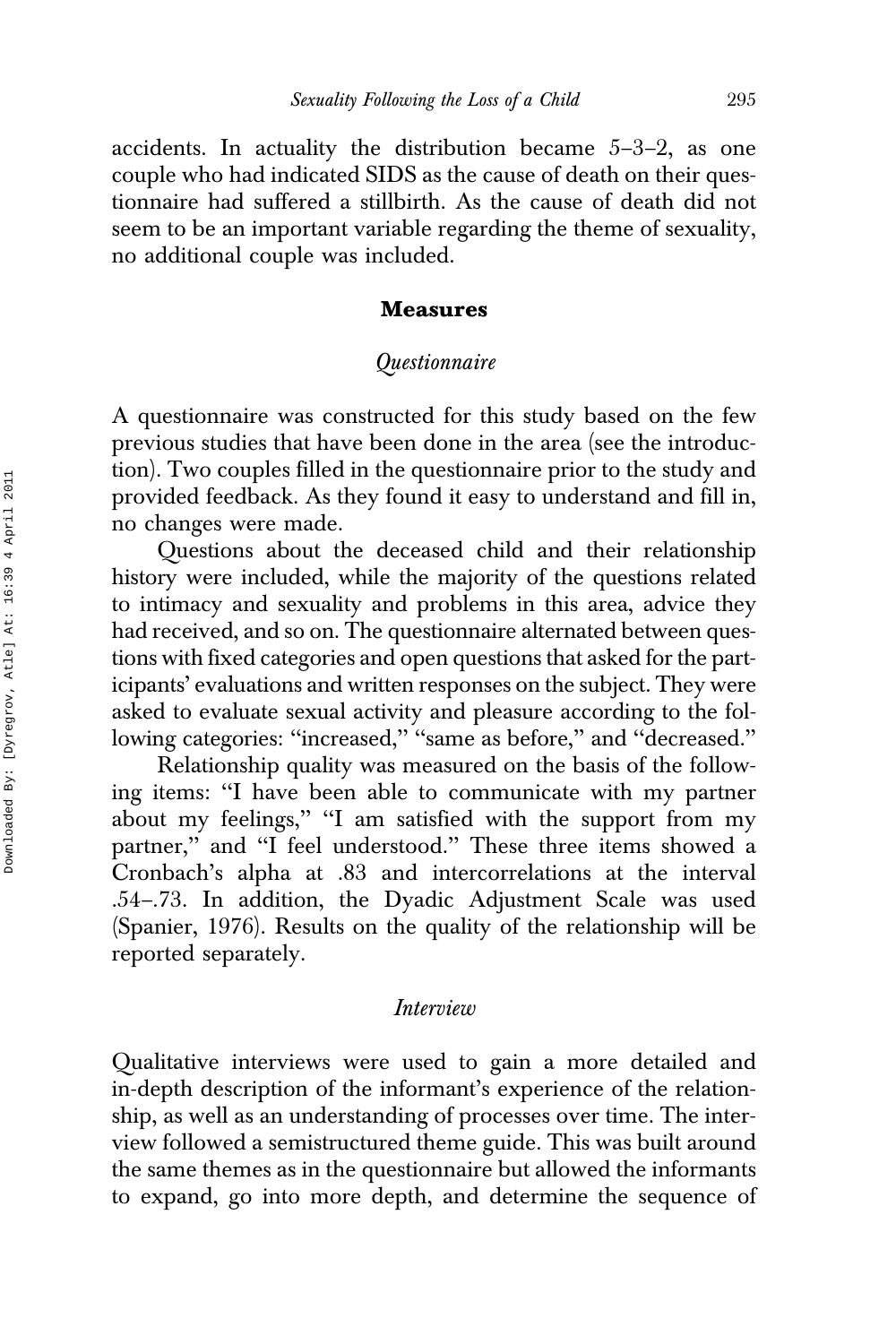themes. It was deemed important to let the participants experience the interview as a two-way process in which they could actively relate what was important for them, at the same time as the interviewer could reflect together with them about the themes discussed. This creates a collaborative climate that reduces the distance between interviewee and interviewer (Riches & Dawson, 1996).

All interviews were taped and transcribed, and the responses were analyzed to allow both breadth and variation in different experiences and viewpoints. The qualitative material was analyzed using Kvale's (1996) phenomenological mode of analysis, condensing the expressed meanings of the open-ended questions. The condensed material was categorized on dimensions in such a way that repeated evidence of similar descriptions in written statements resulted in the identification of major themes and categories. The same method was used for analyzing the parent's written responses to open questions in the questionnaire, but in addition a quantification of the themes was undertaken.

The 10 couples were interviewed together followed by a short conversation with each of the two partners individually. After three couple interviews the individual conversations were dropped, as they did not provide additional information beyond that of the joint interview.

### Statistics

Descriptive statistics (frequency, mean, standard deviation, crosstabulation with chi-square), reliability analysis (Cronbach's alpha), correlations, and analysis of variance (ANOVA) were computed by SPSS 16. Analyses of couple data may imply dependent observations, and linear-mixed analyses were used for linear-mixed models (two level models) with both fixed and random factors and with possible interactions tested. Restricted maximum likelihood was used for parameter estimation of both fixed effects (b-weights), and within- and between-couple random effects, with random effects also transformed to percents of total variation.

## Results

Stillbirth was the most common cause of the child's death (39.1%) followed by SIDS  $(25.5\%)$ , other illnesses  $(24.5\%)$ , accidents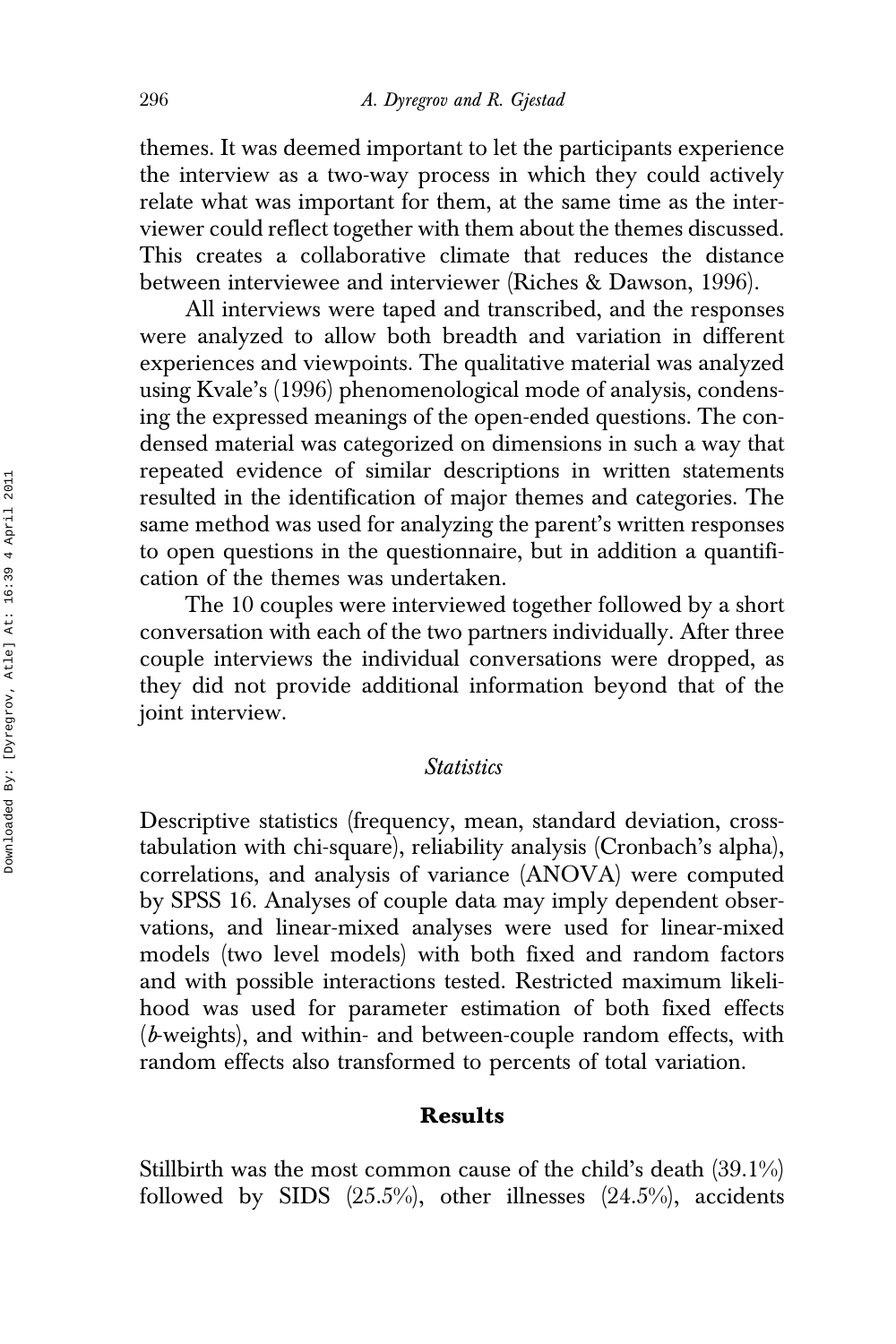$(7.3\%)$ , and unreported or other causes  $(3.6\%)$ . The mean distance in time since the death was 73.1 months  $(SD = 66.1 \text{ months})$  but varied from 2 months to 28 years. The amount of time since the death was greatest following SIDS (116.4 months), followed by accidents (94.9 months), illness (69.4 months), and stillbirth (47.2 months). The child's mean age at death was 14.4 months  $SD = 34.4$ ) but varied from 0 months (stillbirth and deaths on the day of birth) to 17 years. Only 8.2% had no children besides the one they had lost, 20.4% had one child, and the majority had two or more children (72.8%). As many as 71.4% reported having had another child following the loss of their child.

### What Impact Did the Death Have on Their Sexual Life?

The answers to this open question were categorized in condensed theme groups as shown in Table 1. Each parent could describe several themes. The results showed that the loss had an impact on three fourths of the women and more than 50% of the men. Around a fourth of both genders reported normalization following an initial decline subsequent to the loss. Women more frequently reported disturbing images, thoughts, and feelings that interfered with sex than did men. Almost a fifth of both genders wrote about

|                                                                  | Women          |      | Men            |               |
|------------------------------------------------------------------|----------------|------|----------------|---------------|
| Impact                                                           | $n = 146$ %    |      | $n = 87$       | $\frac{0}{0}$ |
| No impact                                                        | 37             | 25.3 | 39             | 44.8          |
| First a decline, then a normalization                            | 35             | 23.9 | 22             | 25.3          |
| Disturbing images, thoughts, and feelings<br>interfered with sex | 32             | 21.9 | 6              | 6.9           |
| Increased activity-important to have another child               | 31             | 21.2 | 11             | 12.6          |
| Seldom sex, decline in activity                                  | 26             | 17.8 | 15             | 17.2          |
| Sex as closeness, comfort, and tension reducer                   | 17             | 11.6 | 2              | 2.3           |
| Exhausted, no energy for sex                                     | 16             | 11.0 | 2              | 2.3           |
| Sex out of duty, pressure for sex                                | 4              | 2.7  | 7              | 8.0           |
| First increase in sex, then a decline                            | 4              | 2.7  | 3              | 3.4           |
| Other things more important                                      | 3              | 2.1  | $\overline{2}$ | 2.3           |
| Life confirmation, more important                                | $\mathfrak{D}$ | 1.4  | 2              | 2.3           |

**TABLE 1** Could You Describe the Impact of the Loss on Your Sex Life?  $(n = 220)$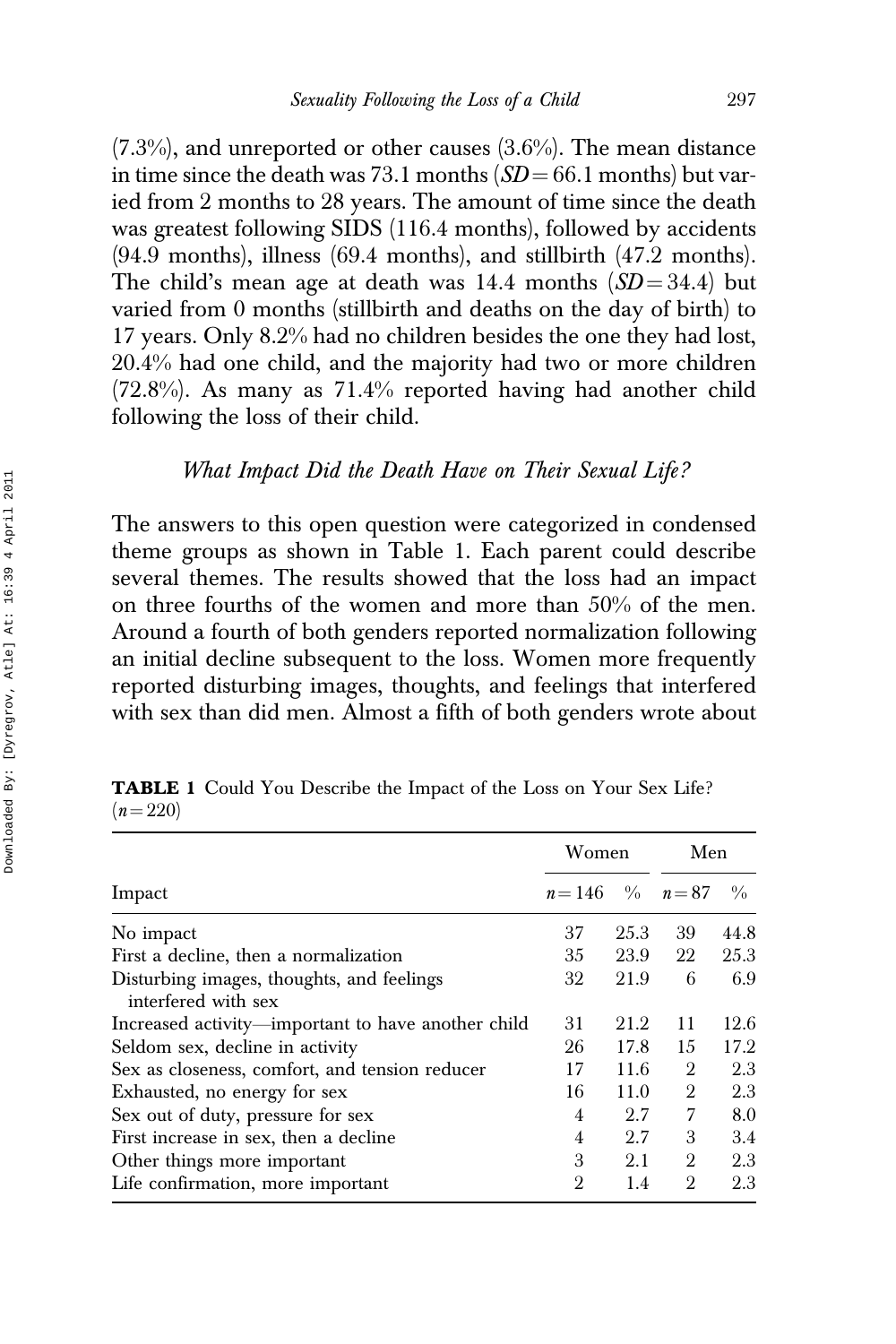a decline in activity or having sex less frequently than before the loss. Women also wrote somewhat more often than men about increased activity in order to have another child, as well as sex being used for comfort, closeness, and tension reduction. As this is a major focus of the study, qualitative comments will describe how the loss impacted sexuality, giving the numbers greater nuance.<sup>1</sup>

Many men, and a quarter of the women, reported no effect from the loss on sex. In addition, several parents of both genders mentioned a period of little or no sex following the loss and then a gradual normalization: ''No effect. Same as before. Had something of a guilty conscience the first few times we had sex, that we could do this instead of thinking of her. Not any longer'' (W). The frequency of this category may reflect that for many the death had happened many years back. Parents may have emphasized the normalization more than the problems they experienced initially.

Different aspects of the grief and loss impacted many women. They wrote about not feeling that they deserved anything good, that they were tired and exhausted, and they had difficulties finding any pleasure in life. Their grief took its toll psychologically, and they had no desire for sex. Right after the loss most of them felt they had enough to deal with in just surviving and getting through their daily tasks. Many reported no energy and that grief took their strength away.

To be grieving takes so much energy that most of the time there is no room for a sex life, not even in my thoughts. It has become better, but still there can be everyday experiences, words or other things related to the grief that disturb my sex life. The need for closeness, however, has increased. (W)

It was very difficult in the beginning. Life was just about surviving and getting through the day like getting up, eating, showering etc. There was no room for sex in my thoughts. (W)

In one of the interviews a mother said that grief overruled pleasure:

I think it took so much energy even without my being aware of it, there was no room for anything pleasant, and grief was stronger than pleasure. In a period he [the partner] got his primary needs satisfied, but it was not more than this.

<sup>&</sup>lt;sup>1</sup>All excerpts have been translated into English from Norwegian by A. Dyregrov.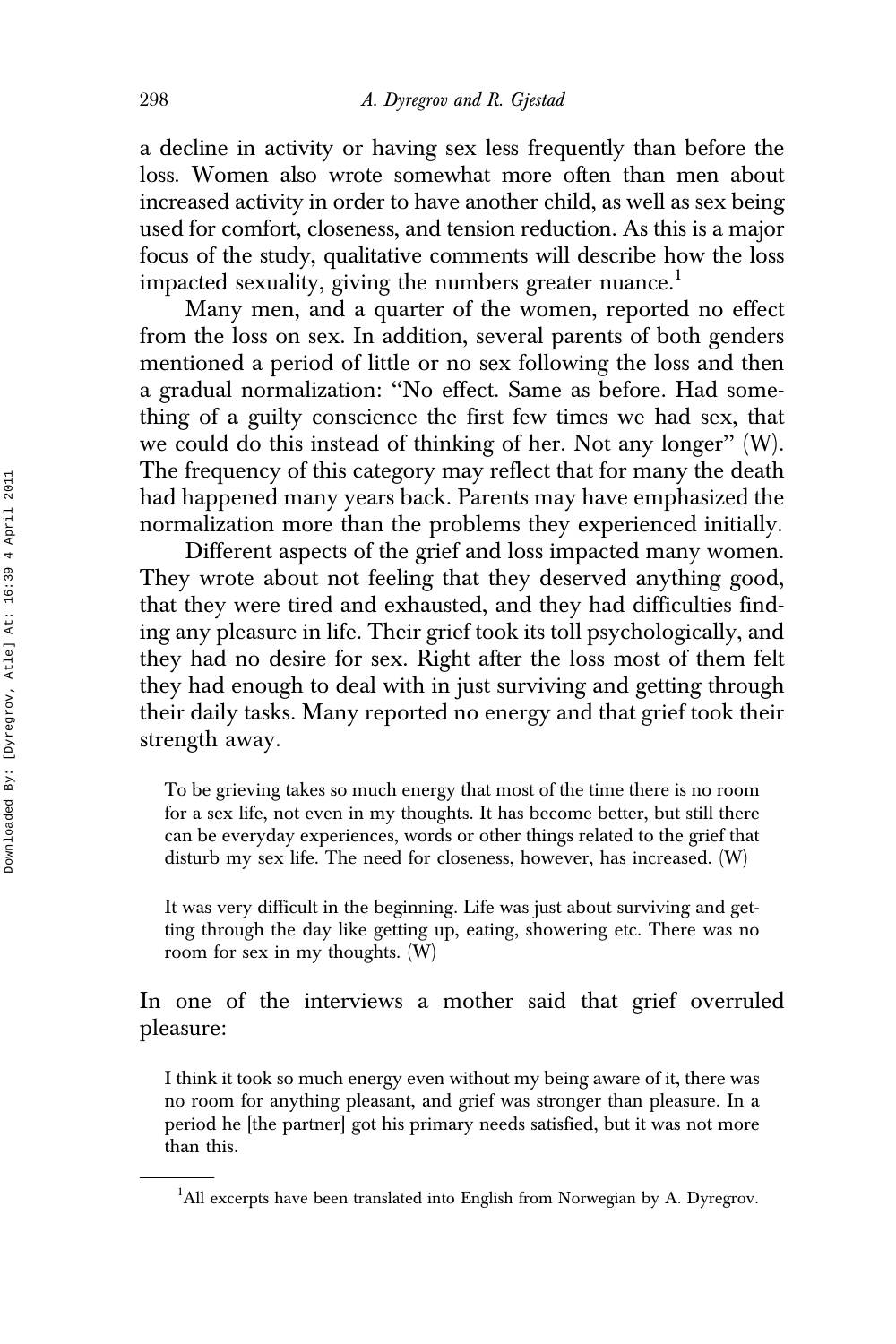Several described complicated and mixed feelings, often feelings of guilt and a guilty conscience that emerged in relation to sex. They could not allow themselves to feel pleasure when their child was dead.

In the first period following the loss, sex was both hurtful and nice, hurtful because of guilt, I was not supposed to feel pleasure when she was dead, and still it was good because of the physical closeness. (W)

In the interviews the guilty conscience, and shame and guilt received further elaboration. In one interview a mother described how information could have alleviated these feelings:

Actually it would have been ok if somebody had told you early on that the guilt feelings you get, that at least I struggled with initially—my child is dead and that is just awful and I can't enjoy this—are normal, because I felt miserable in the beginning.

Several mothers linked their guilty conscience about having sex to feeling any pleasure at all. They felt that they had no "right" to enjoy anything when their child was dead: ''No, I could not feel pleasure with sex when my child was dead. In fact, I felt I should not feel pleasure over anything, as I was a horrible human being.'' Others described emptiness and a sense of meaninglessness associated with less desire and pleasure. Several, some fathers, associated sex with the place where the child had been born and the sexual act became difficult: ''Difficult, especially the first period following the loss. My dead son had come out where I was going in'' (M).

The human power of association can lead to difficulties unimaginable for those who have not experienced a dramatic death:

My sex life has in periods been destroyed because I have images of a dead child in my head and of a partner who is doing mouth-to-mouth resuscitation. It feels unpleasant to be close to a mouth that has been in contact with my dead child. (M)

Increased sexual activity as a consequence of the wish for another child was described by many women and some men: ''The aim was to be a mummy and daddy again soon, and then one needed to have sex'' (W); ''We wanted a pregnancy as soon as possible and that led to a higher activity at certain times before being reduced or normalised again'' (M).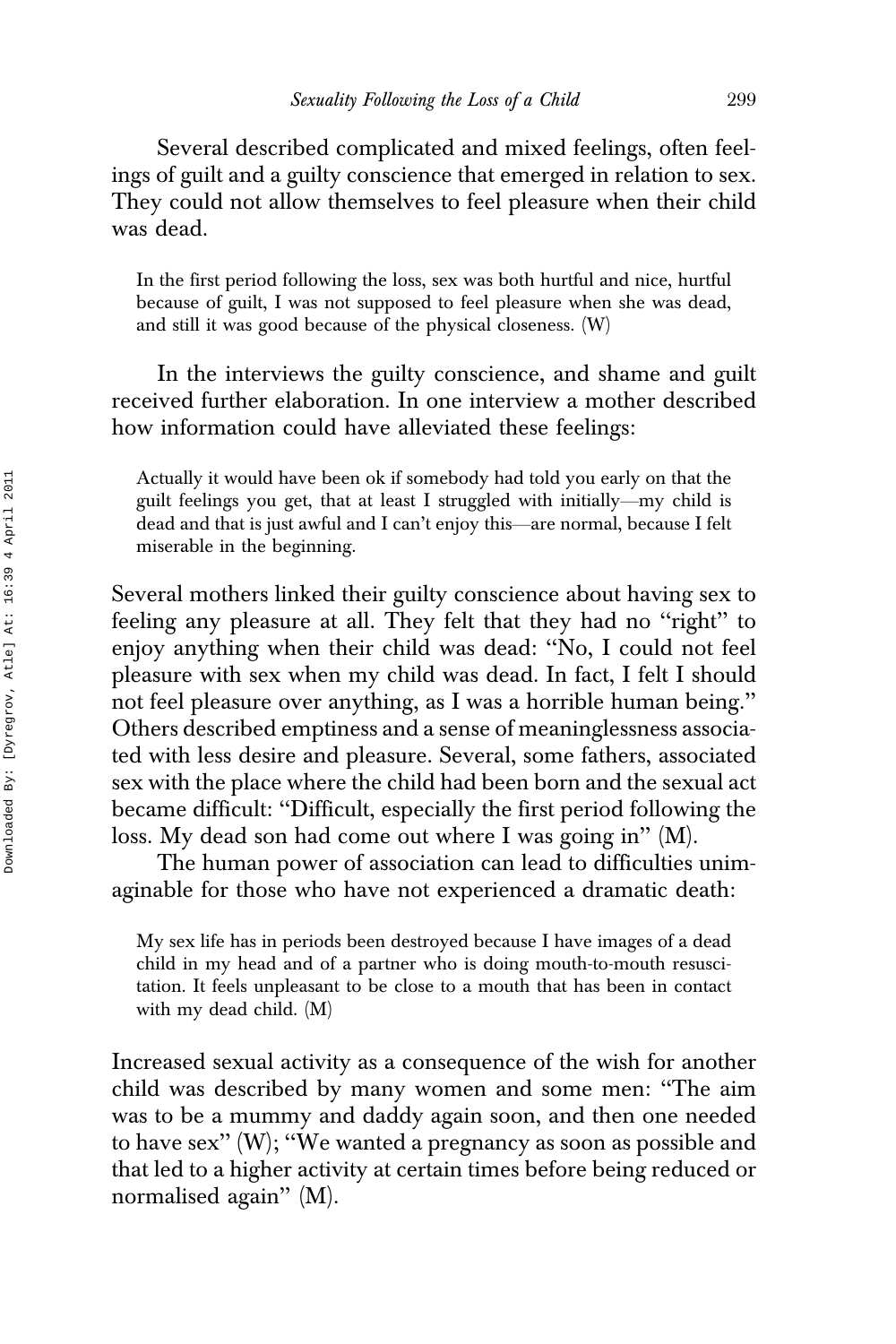But mixed and complex feelings also arose in relation to the wish for another child. Especially women wrote that they had a strong wish for another child, which made them want sex. Sex, however, could be frightening at the same time, because feelings of sadness and a guilty conscience intruded in an act usually associated with pleasure and happiness. Some were also painfully aware of, and feared, that they could create a new child whom they also risked losing. Many, again mostly women, emphasized how physical closeness had become more important, just lying beside each other without necessarily having sex.

Some women pointed out that men's coupling of sex and closeness became problematic. They struggled with the fact that their partner's wish or demand for sex was greater than their own, and sometimes gave in to ''console'' him: ''We had sex some days following the death. Our child was only a few days old when it died so this was also the first sex following the birth. I participated mostly to 'console' my husband'' (W).

In the interviews men acknowledged that sex for them could be disconnected from the loss, and function to reduce tension. Some even described its therapeutic function:

Sex between two people in love is positive and I know that in itself it can be part of the working through of grief. Having sex is one of several factors than can make life easier, to make it possible to look ahead. For our part we became pregnant again, and I stress ''we'', and that made it possible to think ahead, to think about a future and dare to work through even more. (M)

A decline in or infrequent sex was emphasized by some parents of both genders. It was usually associated with a lack of desire.

Our sex life has been much worse after the loss. My wife has lost almost all desire for sex. I feel that she only has sex because of a guilty conscience towards me. It has gone from regularly to 1 to 4 times a month. (M)

Some women and men described what could be called having sex out of duty. It became forced, driven by the need to have another child. With this as an overall goal, spontaneity and pleasure disappeared. Instead of satisfaction and coziness, sex became a task: ''Tried quickly to get a new child. This led to 'duty' and not pleasure'' (M).

In the interviews, some men said that the pressure to perform could interfere with sexual performance. When the sex involved in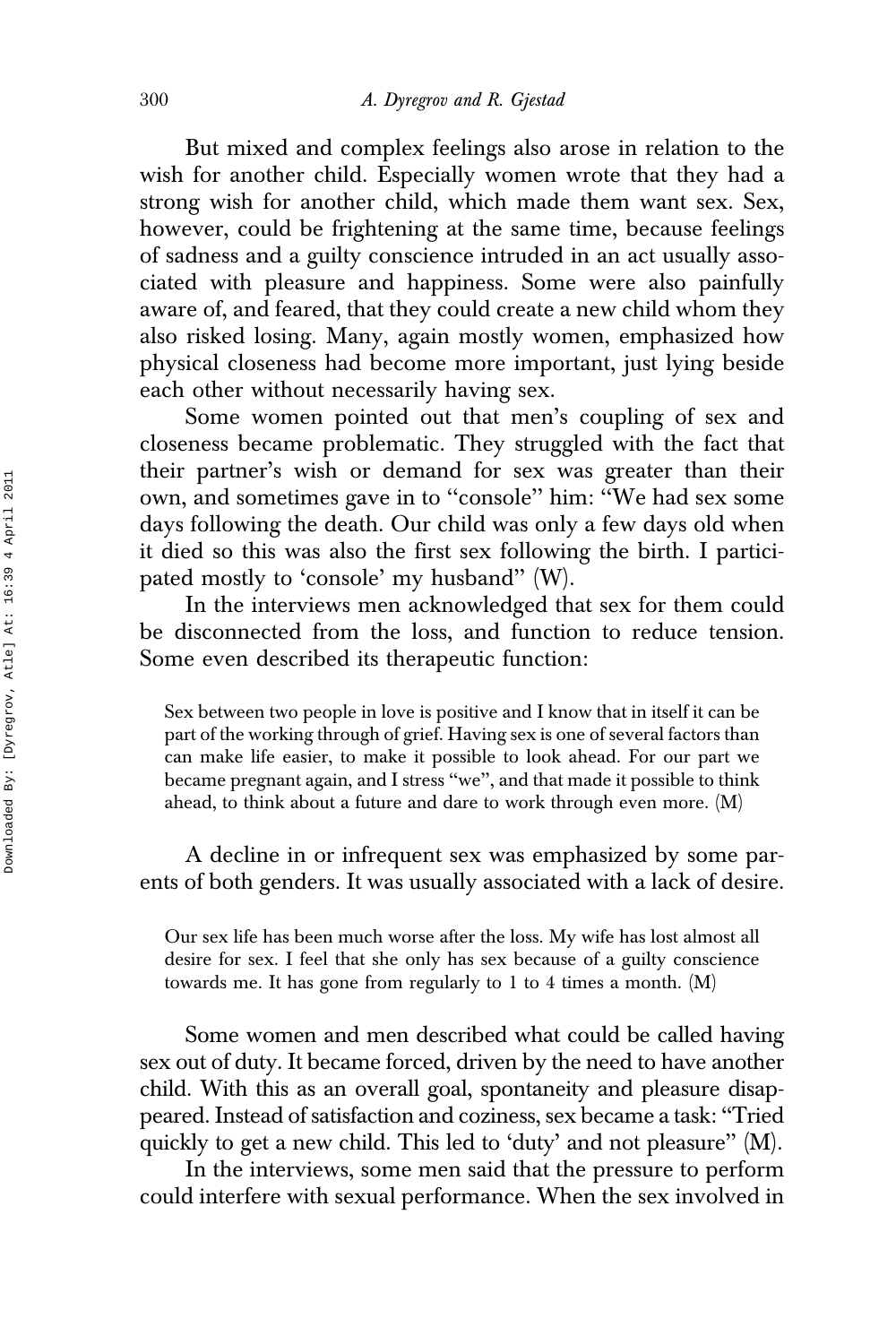creating another child did not succeed in achieving its goal, this period was characterized as an emotional roller coaster where hope and disappointment followed one another.

# Resuming of Sexual Activity

The time it took to resume usual sexual activity after the loss can be seen in Table 2. Close to four fifths had resumed sexual contact within the first 3 months. A multilevel model showed no gender difference. The between-couple variation revealed couple clustering (dependency), indicated by a significant amount of betweencouple variation  $(0.78 = 62.3\%)$  in contrast to the within-couple variation  $(0.48 = 37.7%)$  of the total variation. Thus, men and women within couples are more similar in their responses than individuals from different couples.

Around one fifths of parents after SIDS and accidents resumed their sexual activity at once, while this naturally took more time following stillbirth, and also following illness. In the interviews more than half of the couples reported having sex within the first week after the death, several even before the burial took place. Some commented that they could not get close enough to each other, that they could have crept into each other. The merging with one another in this way was a confirmation of their

| Resumption of sexual activity       | n        | $\frac{0}{0}$ |
|-------------------------------------|----------|---------------|
| At once                             | 31       | 11.9          |
| During the first month afterwards   | 100      | 35.1          |
| Around 2 to 3 months afterwards     | 92       | 32.3          |
| Around 4 to 6 months afterwards     | 17       | 6.0           |
| Around 7 to 12 months afterwards    | 15       | 5.3           |
| Between 13 and 24 months afterwards | 5        | 1.8           |
| Later than 24 months                |          | 0.4           |
| Not resumed contact yet             | $\Omega$ | 0.0           |
| Cannot remember*                    | 24       | 8.4           |
|                                     |          |               |

TABLE 2 How Long After the Loss Did You Resume Usual Sexual Activity?  $(n=261)$ 

The category ''Cannot remember'' provided no information regarding the question and was recoded to missing data to ensure a continuous scale.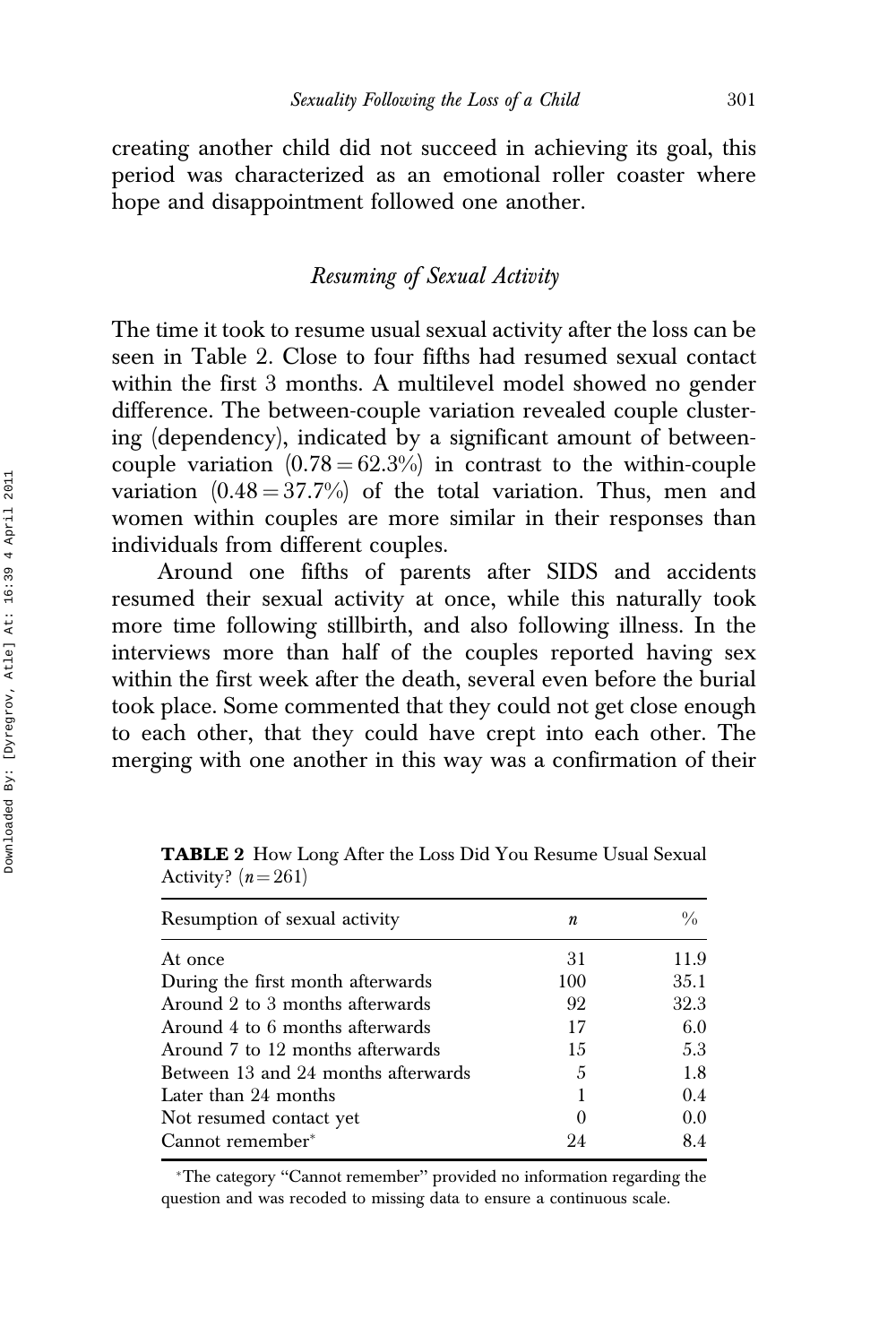relationship and that they would continue together. For some this early normalization was followed by guilt.

## Change in Sexual Activity

To a question about any change in the frequency of sex after the loss, most parents stated that there had been little change (Table 3). A little less than one third experienced a reduction, and few experienced any increase. Mothers and fathers differed minimally and without statistical significance (analyzed with linear-mixed model). The between-couples variation (47%) demonstrated dependency in data. Just over half of the total variation (53%) was residual (within-couple), showing many differences within couples regarding reported changes in sexual activity.

As could be expected, a statistical relation with the amount of time since the loss was found, with more time being associated with a higher activity level in this three-level scale; activity  $= 2.34(b_0)$  $-0.001(b_7); b_0 =$  intercept,  $t = 44.96, p < .05; b_7 =$  months,  $t =$  $-2.02, p < .05.$ 

Through the interviews it became clear that parents first increased their activity because they wanted a new child, and since many succeeded in this, their everyday life with small children became so busy that they had less surplus energy for sex. As many years had elapsed since the loss for many of the respondents, this in itself may have reduced their sexual activity.

# Change in Sexual Pleasure

Most parents experienced sexual pleasure at a pre-loss level (Table 4), but significantly more mothers experienced reduced pleasure since the death  $(\chi^2 = 9.21, \, \rho < .01)$ . More than a quarter

**TABLE 3** Assessment of Sexual Activity Following the Loss  $(\%)$  ( $n = 284$ )

|                               |     | Females       |    | Males         |
|-------------------------------|-----|---------------|----|---------------|
| Assessment of sexual activity | n   | $\frac{0}{0}$ | n  | $\frac{0}{0}$ |
| Increased since the death     | h   | 3.6           | 3  | 2.6           |
| Same level as before          | 111 | 65.7          | 79 | 68.7          |
| Reduced since the death       | 52  | 30.8          | 33 | 28.7          |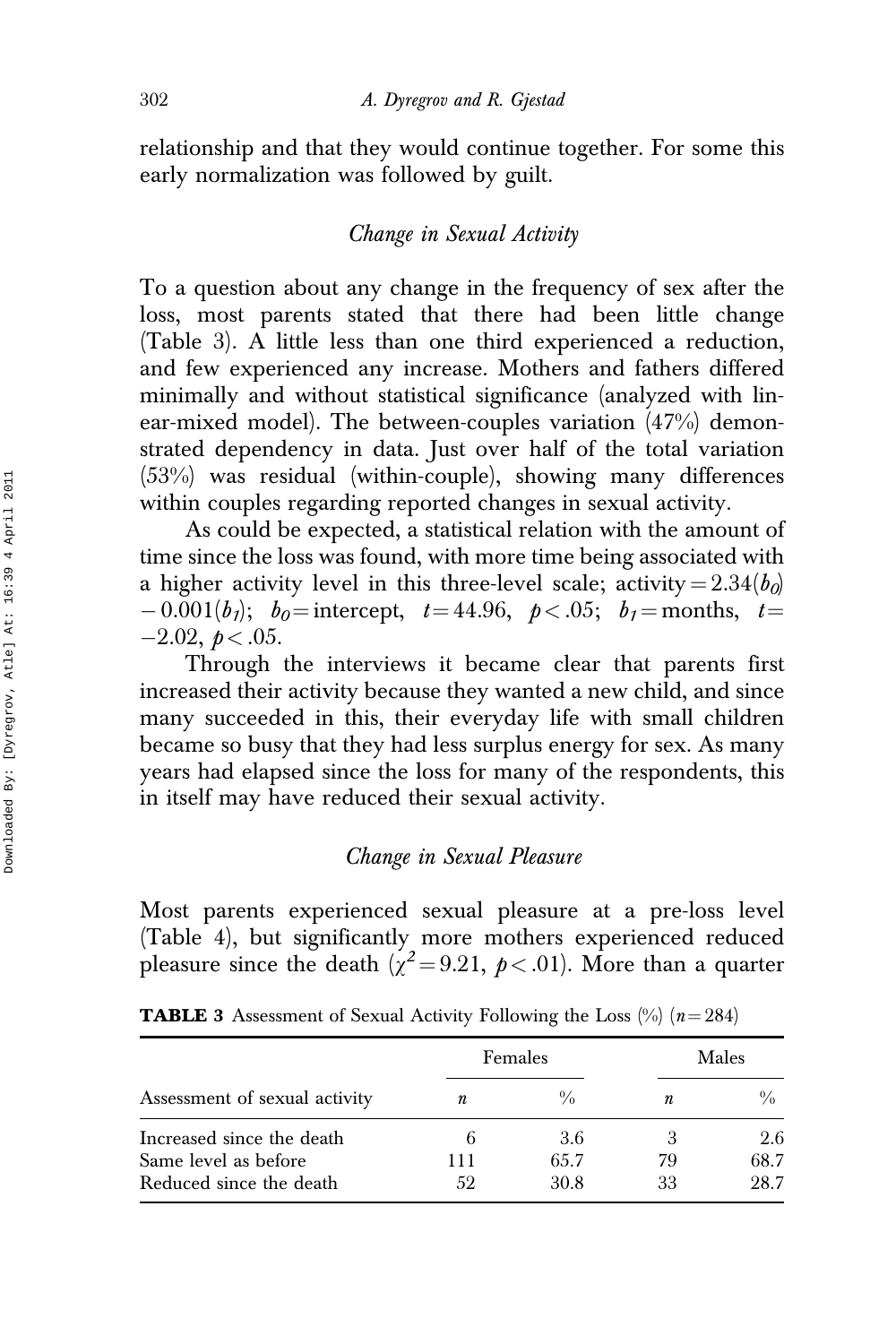|                               |                  | Mothers       |                  | Fathers       |
|-------------------------------|------------------|---------------|------------------|---------------|
| Assessment of sexual pleasure | $\boldsymbol{n}$ | $\frac{0}{0}$ | $\boldsymbol{n}$ | $\frac{0}{0}$ |
| Increased since the death     | 10               | 6.0           |                  | 7.0           |
| Same level as before          | 114              | 67.9          | 93               | 81.6          |
| Reduced since the loss        | 44               | 26.2          | 13               | 11.4          |

**TABLE 4** Assessment of Sexual Pleasure After the Death  $\binom{0}{0}$  ( $n = 282$ )

of the women experienced reduced pleasure. That is a high number considering that the mean time since the loss was 6.5 years. To a question about whether sexual pleasure at any period had been reduced because of the loss, 73.3% of the mothers and 49.1% of the fathers confirmed this, a statistically significant difference  $(\chi^2 = 16.74, p < .001)$ .

Correcting for dependent observations in couples, a two-level analysis showed a significant between-couple variation  $(0.11 =$ 46%) and within-couple variation  $(0.14 = 54%$ ). Men experienced more satisfaction than women  $(b_1 = -0.16, t = -3.45, p < .05;$ intercept = 2.27,  $t = 42.38$ ,  $p < .05$ ). The amount of time since the loss did not contribute any statistically significant effect  $(b_2 =$  $-0.001, t = 1.82, p > 0.05$ .

### Causes for Changes in Activity and Pleasure

Table 5 shows the indicated causes for the changes in sexual activity and pleasure. It is evident that mothers and fathers ranked the different causes relatively similarly, even though gender differences in frequency also were evident. It was sadness/depression that was seen as the main cause of the change in sexual pleasure and activity, followed by physical exhaustion (often associated with depression) and being preoccupied with grief. Mothers reported more of these causes than the fathers did.

The between-couple variations in the two-level analyses indicate that for some variables men and women were more similar in their responses within couples than between couples. This was found for physical exhaustion, sadness/depression, feeling of numbing, aversion to physical closeness, guilt when having sex, and the ''no change'' category. For some variables, more within-couple variations were found (like being preoccupied with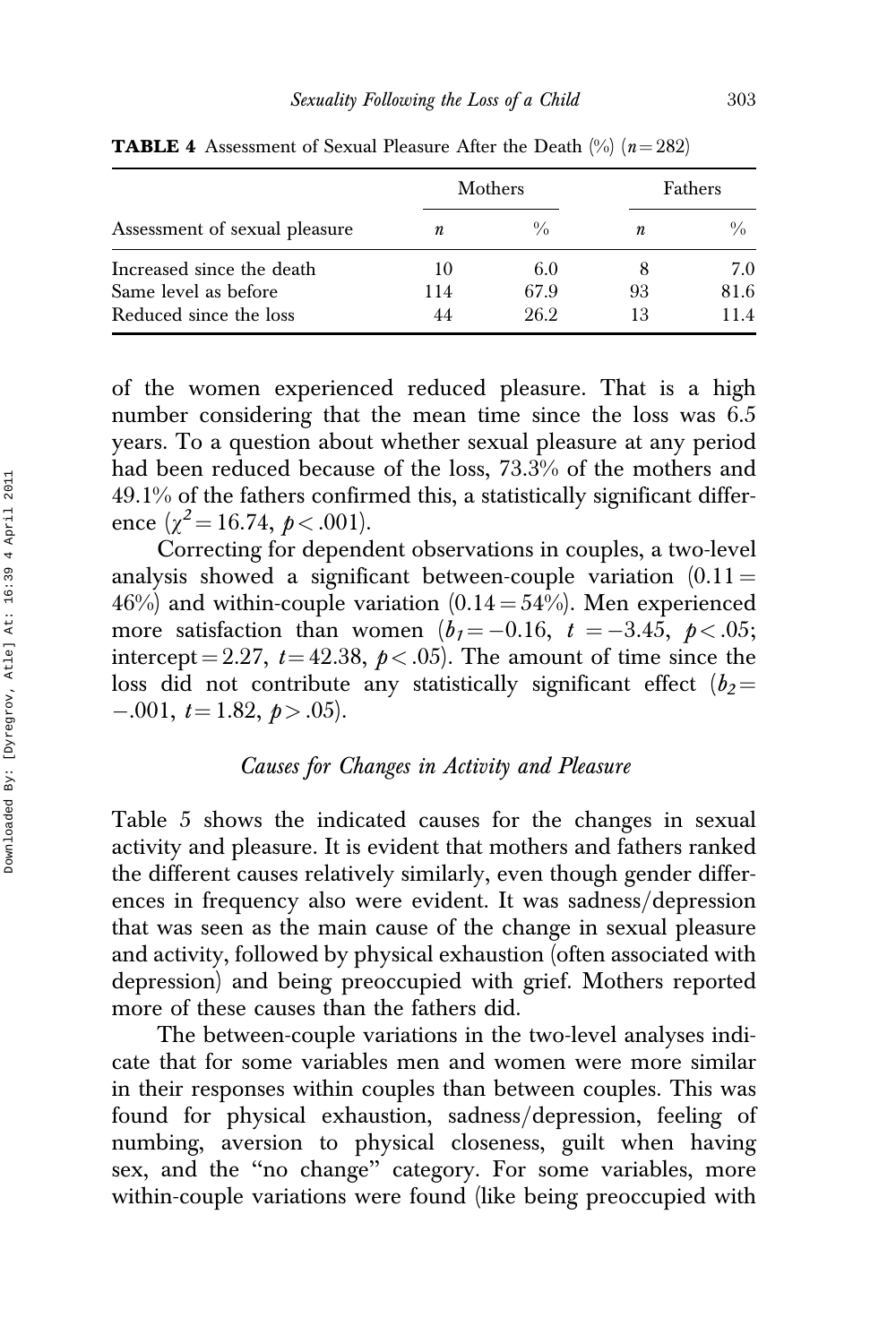|                                                         |                  | Mothers       |                  | Fathers       |                             | $\sigma$ 2 in |                          |
|---------------------------------------------------------|------------------|---------------|------------------|---------------|-----------------------------|---------------|--------------------------|
| Causes of change                                        | $\boldsymbol{n}$ | $\frac{0}{0}$ | $\boldsymbol{n}$ | $\frac{0}{0}$ | Gender<br>diff <sup>a</sup> | within        | $\%$ of total<br>between |
| Physical exhaustion                                     | 89               | 52.7          | 44               | 38.3          | $14.7*$                     | $91.3*$       | 8.7                      |
| Sadness/Depression                                      | 117              | 69.2          | 54               | 46.6          | $22.2*$                     | $86.7*$       | 13.3                     |
| Feeling of numbing                                      | 27               | 16.0          | 11               | 9.5           | 6.2                         | $75.2*$       | $24.8*$                  |
| Preoccupied with grief                                  | 53               | 32.1          | 23               | 20.2          | $10.0*$                     | $54.3*$       | $4.5.7*$                 |
| Aversion to physical<br>closeness                       | 16               | 9.5           | 4                | 3.4           | $6.0*$                      | $89.2*$       | 10.8                     |
| Guilt while having sex                                  | 44               | 26.7          | 7                | 6.2           | $20.0*$                     | 83.3*         | 16.8                     |
| Reminder of how the<br>child was made                   | 16               | 9.5           | 5                | 4.3           | 5.4                         | 81.8*         | $18.2*$                  |
| Images of the child<br>entered mind while<br>having sex | 27               | 16.0          | 3                | 2.6           | $13.3*$                     | $91.7*$       | 8.3                      |
| No change                                               | 19               | 11.2          | 35               | 30.2          | $17.7*$                     | $72.7*$       | $27.4*$                  |

**TABLE 5** Causes of Changes in Sexual Activity and Pleasure  $(n=285)$ 

a The gender difference is computed based on fixed effects in mixed two-level models. \* $p < .05$ .

grief). When between variance was not statistically significant, the couple status did not contribute to the individual responses.

On open questions as well as in the interviews both mothers and fathers wrote about how the grief interfered with frequency and pleasure related to sex. They mentioned the variations in mood, the heavy emotional strain of the grief period, feeling very tired, and feeling no overall pleasure and initiative in life. More women than men wrote about ambivalent feelings, especially a guilty conscience.

Because of the relatively high prevalence of responses on the physical exhaustion, sadness/depression, and preoccupied with grief variables, these were analyzed with the subjective experience of (a) changes in sexual activity and (b) changes in sexual satisfaction as dependent variables. For the first variable, we found no effect of grief on the dependent variable. However, the dependent variable was predicted by physical exhaustion and sadness/ depression. Physical exhaustion was associated with subjective reported reductions in sexual activity  $(b = -0.14, t = -2.34,$  $p < .05$ , while sadness/depression was related to a lesser reduction  $(b=0.13, t=2.04, p<.05)$ . The within-couple variance in this model was reduced from 52.8% in a nonconditional model to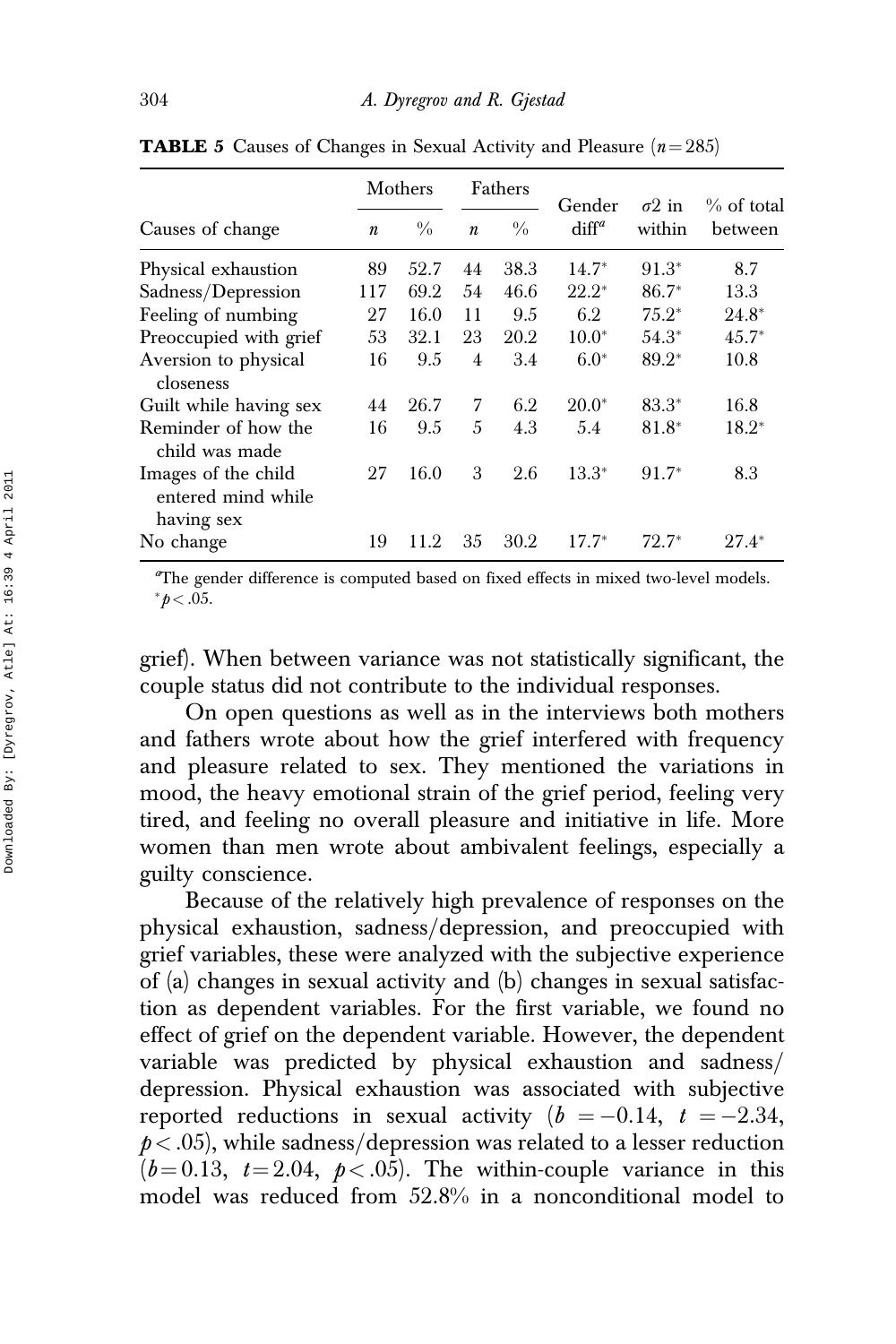48.7%, as more of the individual variation within couples was explained and no couple-level factors were analyzed. Further, a statistical interaction between gender and sadness/depression was found. In this analysis, no main effect of sadness/depression was found, while the gender effect was significant. This indicates that men reported less of a reduction than women, and men with sadness/depression evidenced less of a reduction than women with sadness/depression. A gender-specific cross tabulation confirmed this finding: no relation was found for men ( $\chi^2$  = 0.83, p > .05), but a statistically significant relation was found for women  $\chi^2$  = 4.69,  $p < .05$ ). A prevalence of sadness/depression is therefore associated with a subjective report of increase/decrease in sexual activity among women but not among men.

Change in sexual satisfaction was predicted by physical exhaustion ( $b = -0.12$ ,  $t = -2.12$ ,  $p < .05$ ). Those who were physically exhausted showed a greater reduction in sexual satisfaction. Another model showed reduced pleasure to be more prevalent among females  $(b\!=\!-0.29,~t=-4.31,~p\!<.05)$  and more sadness experienced among women (main effect of sadness:  $b = -0.18$ ,  $t = -4.31, p < .05$ ; interaction effect:  $b = 0.33, t = 3.06, p < .05$ ).

Some women also found that their own body reminded them of their loss, making pleasure in sex even harder to find. Their body was a bearer of both pain and memories. They could feel intense pain in their body, feel physically exhausted, and sense that their body was against them. These feelings about the body even influenced their self-image, making them feel less attractive:

I had no child to lay on my breast and felt a strong need to have my husband there, but I also had great difficulties accepting my body because I weighed 10 kilos more than I should and felt very bulky and awful after the birth. In the beginning I could not look at myself, it was hard to accept my body. (W)

You felt you were not clever and had not succeeded in your task, thinking there was surely something wrong with my body. I struggled with low self-esteem for a long time. I think I still cannot relate to my body. I could not stand my body—it had killed my child. (W)

### Was Sexuality Discussed with Health Professionals?

Only about 11% had reported that health professionals raised the issue of intimacy and sexuality following the loss (no gender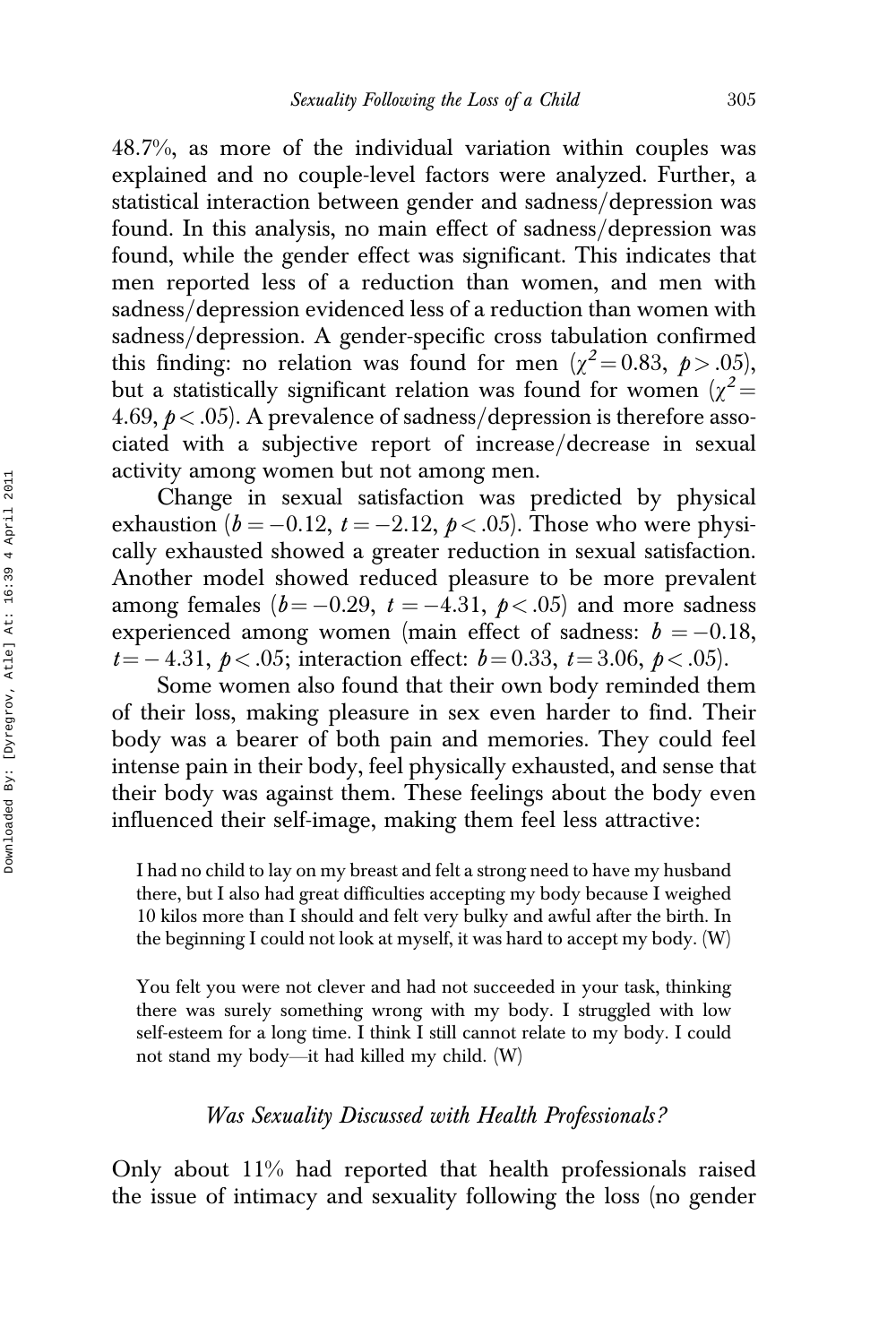difference). Around 69% of both men and women had taken part in a bereavement group, and here 16% stated that these issues had been discussed in the group. Among family and friends even fewer had discussed these themes (7.5%).

# Men's and Women's Views of Issues Related to Sexuality

Parents were asked to indicate their agreement with statements about sexuality and intimacy. The agreement percentages are seen in Table 6. Table 6 shows pronounced gender differences. Men wanted sex more often than women. They experienced their partner as becoming more distant and uninterested in sex following the loss. On the other hand, women more often than men experienced frustration because the partner did not understand the need for closeness rather than sex, that it was difficult to achieve closeness because it so easily could be misunderstood as a wish for sex and that they had a greater need for physical closeness. Further, they experienced more often than men that it was not possible to feel anything good when everything was awful, that sex became wrong because it was related to desire, and that sex was physically more painful after death. Sex could also become almost compulsory because both partners wanted another child so much. This was reported by more women than men. Women confirmed the items ''Men find sex more comforting than women'' and ''Different sexual desires can be a source of stress for both partners'' more often than men.

Two-level analyses showed relatively high agreement among men and women within couples for the following statements: ''For a time sex became almost compulsory because we both wanted another child so much," "Men's desire returns sooner than women's," "Men find sex more 'comforting' than women," "After a child's death both partners need to learn anew the signals of when one wanted to have sex," and "Different sexual desires can be a source of stress for both partners.''

It is worth noting that around two thirds acknowledged that sex was a confirmation of life and of what is natural. More than 40% of both genders also confirmed that sex could alleviate tension after a child's death and that men could lose their desire because of women's strong wish for another child. There was no statistically significant between-couple variation in this context,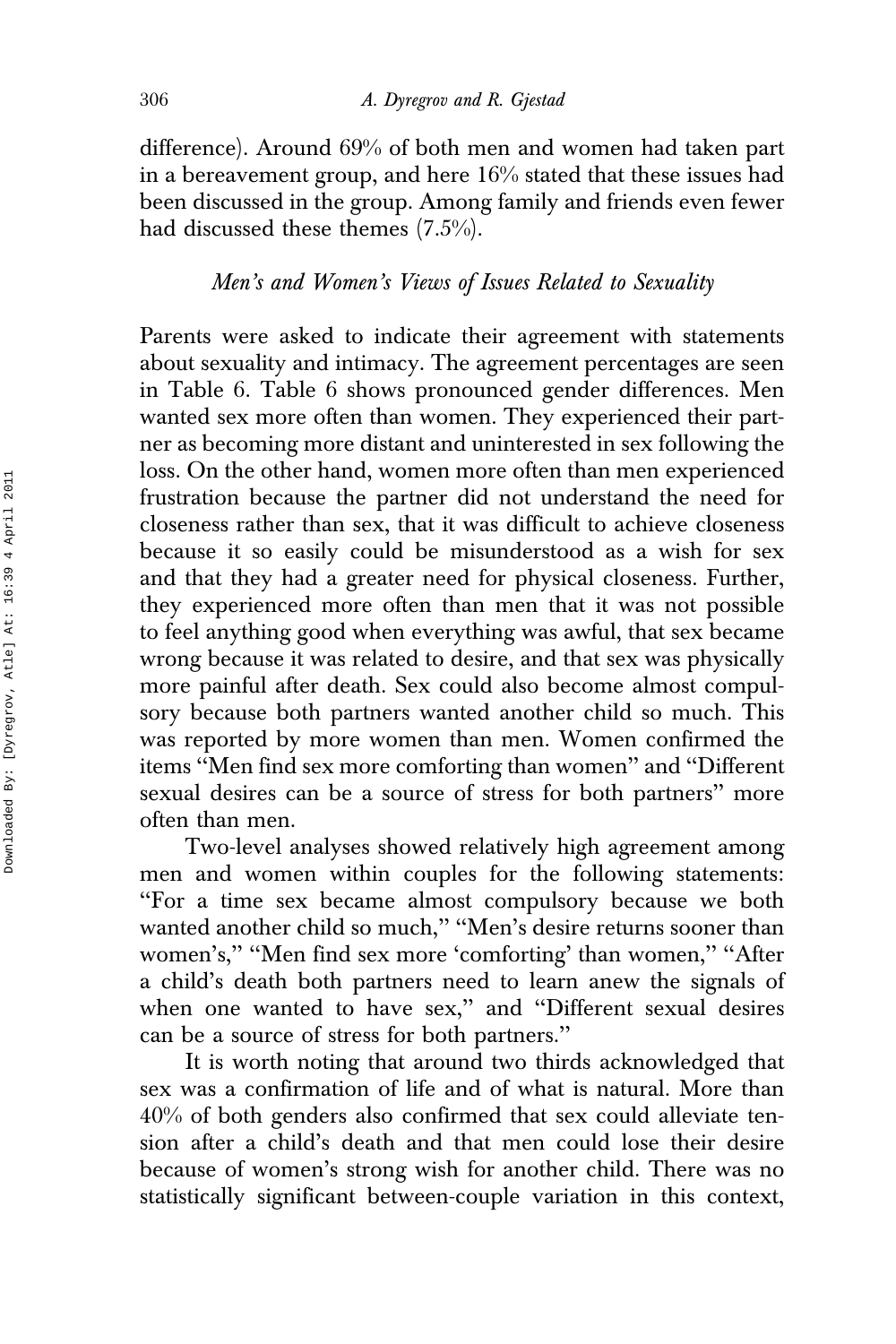| Gender Effects, Couple-Within, and -Between Variations (n Varies Between 267 and 282)      |      |      |                                                                |                  |                                                             |
|--------------------------------------------------------------------------------------------|------|------|----------------------------------------------------------------|------------------|-------------------------------------------------------------|
| <b>Statements</b>                                                                          |      |      | Female % Male % 2-level analysis $\Delta\%^a$<br>Gender effect | couples of total | % Variance within $\%$ Variance between<br>couples of total |
| Men find sex more "comforting" than women.                                                 | 54.5 | 45.0 | $8.0*$                                                         | $52.2*$          | $47.8*$                                                     |
| Sex can alleviate tension after a child's death.                                           | 43.8 | 47.7 | 3.7                                                            | $89.9*$          | 10.2                                                        |
| Women who strongly desire a new child can                                                  | 46.5 | 40.0 | 5.7                                                            | 64.6*            | $35.5*$                                                     |
| make men lose their desire by pressuring too<br>hard.                                      |      |      |                                                                |                  |                                                             |
| Men's desire returns sooner than women's.                                                  | 71.0 | 63.5 | 6.6                                                            | $47.0*$          | $53.0*$                                                     |
| Women have a guilty conscience about sex<br>more frequently than men.                      | 55.2 | 46.4 | 9.0                                                            | 68.1*            | $31.9*$                                                     |
| Men do not understand that it is difficult to                                              | 35.8 | 25.7 | 10.0                                                           | 85.9*            | 14.1                                                        |
| think about sex after the death of one's child                                             |      |      |                                                                |                  |                                                             |
| because we both so much wanted another<br>In a period sex became almost compulsory         | 42.7 | 29.8 | $12.1*$                                                        | $42.5*$          | $57.5*$                                                     |
| child.                                                                                     |      |      |                                                                |                  |                                                             |
| learn anew the signals of when one wants to<br>After a child's death both partners need to | 35.4 | 34.5 | 0.2                                                            | $57.5*$          | $42.5*$                                                     |
| have sex.                                                                                  |      |      |                                                                |                  |                                                             |
| The sexual pleasure can never be the same<br>following a child's death.                    | 6.0  | 7.6  | 1.7                                                            | $100.0*$         | b                                                           |
| My partner became distanced and uninterested<br>in sex following the death.                | 6.1  | 26.1 | $20.0*$                                                        | $97.2*$          | 2.8                                                         |
| It is not possible to feel anything good when<br>everything is awful.                      | 49.4 | 25.5 | 23.7*                                                          | 85.6*            | 14.4                                                        |

TABLE 6 Percentage of Mothers' and Fathers' Agreement Statements: Responses Computed with Linear-Mixed Model to Describe TABLE 6 Percentage of Mothers' and Fathers' Agreement Statements: Responses Computed with Linear-Mixed Model to Describe

Downloaded By: [Dyregrov, Atle] At: 16:39 4 April 2011

Downloaded By: [Dyregrov, Atle] At: 16:39 4 April 2011

 $\left(Continued\right)$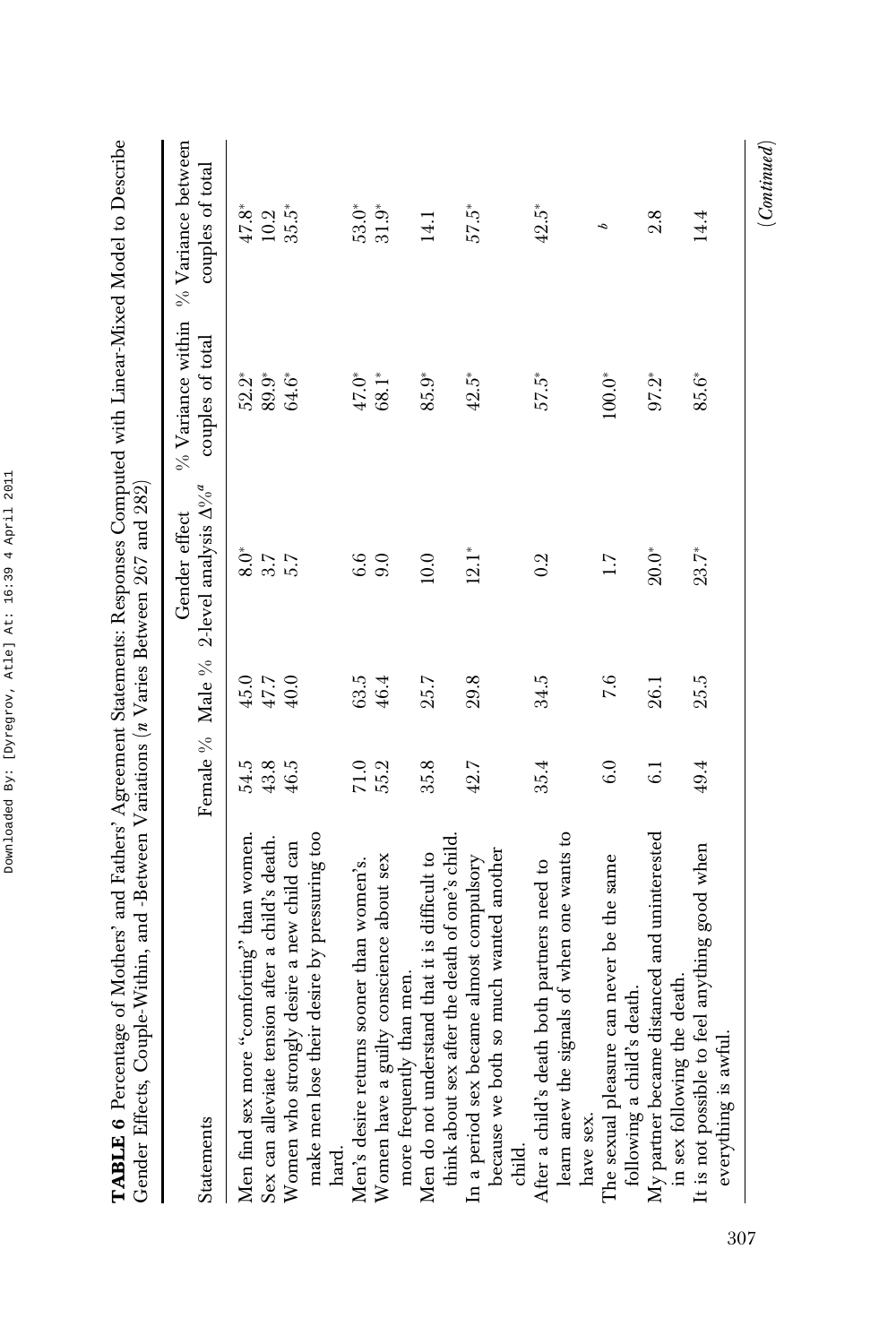| <b>Statements</b>                                                                                                                                                                                                                                                                                                                                    |      |      | Female % Male % 2-level analysis $\Delta\%^a$<br>Gender effect | couples of total | % Variance within $\%$ Variance between<br>couples of total |
|------------------------------------------------------------------------------------------------------------------------------------------------------------------------------------------------------------------------------------------------------------------------------------------------------------------------------------------------------|------|------|----------------------------------------------------------------|------------------|-------------------------------------------------------------|
| Sex becomes wrong because it is related<br>to desire.                                                                                                                                                                                                                                                                                                | 29.2 | 7.9  | $20.8*$                                                        | 74.0*            | $26.0*$                                                     |
| Sex becomes difficult because of the fear of<br>having another child and losing it.                                                                                                                                                                                                                                                                  | 15.3 | 18.1 | 3.0                                                            | $84.9*$          | 15.1                                                        |
| Differences in sexual desire can be a source of<br>stress for both partners.                                                                                                                                                                                                                                                                         | 86.1 | 78.1 | $7.6*$                                                         | $61.8*$          | 38.2*                                                       |
| I think that partners more easily can be<br>unfaithful following a child's death.                                                                                                                                                                                                                                                                    | 16.6 | 11.4 | 5.3                                                            | $76.8*$          | $23.2*$                                                     |
| Sex becomes a confirmation of life and what's<br>natural.                                                                                                                                                                                                                                                                                            | 66.0 | 65.8 | 0.3                                                            | 86.2*            | 13.8                                                        |
| Sex was physically more painful after the death.                                                                                                                                                                                                                                                                                                     | 19.3 | 61   | $13.3*$                                                        | 87.0*            | 13.0                                                        |
| I have been frustrated because my partner                                                                                                                                                                                                                                                                                                            | 52.4 | 16.7 | $35.5*$                                                        | 96.7*            | 3.3                                                         |
| doesn't understand that I have a need for<br>closeness, not sex.                                                                                                                                                                                                                                                                                     |      |      |                                                                |                  |                                                             |
| It is difficult to achieve closeness because it so                                                                                                                                                                                                                                                                                                   | 54.5 | 25.9 | $27.9*$                                                        | 80.7*            | 19.3                                                        |
| easily can be misunderstood as a wish for sex.<br>I have a need for much more physical                                                                                                                                                                                                                                                               | 48.2 | 24.8 | $23.4*$                                                        | $100.0*$         | b                                                           |
| I want sex much more often than my partner.<br>closeness than my partner.                                                                                                                                                                                                                                                                            | 11.4 | 63.8 | $52.3*$                                                        | $100.0*$         | b                                                           |
| Not estimated due to there not being a positive definite result in linear-mixed analysis. Analysis was reestimated; all variance was residual and not<br>"The gender difference in percent is computed based on fixed effects in mixed two-level models when controlling for couple membership<br>attributable to couple membership.<br>$p < 0.05$ . |      |      |                                                                |                  |                                                             |

**TABLE 6 Continued** TABLE 6 Continued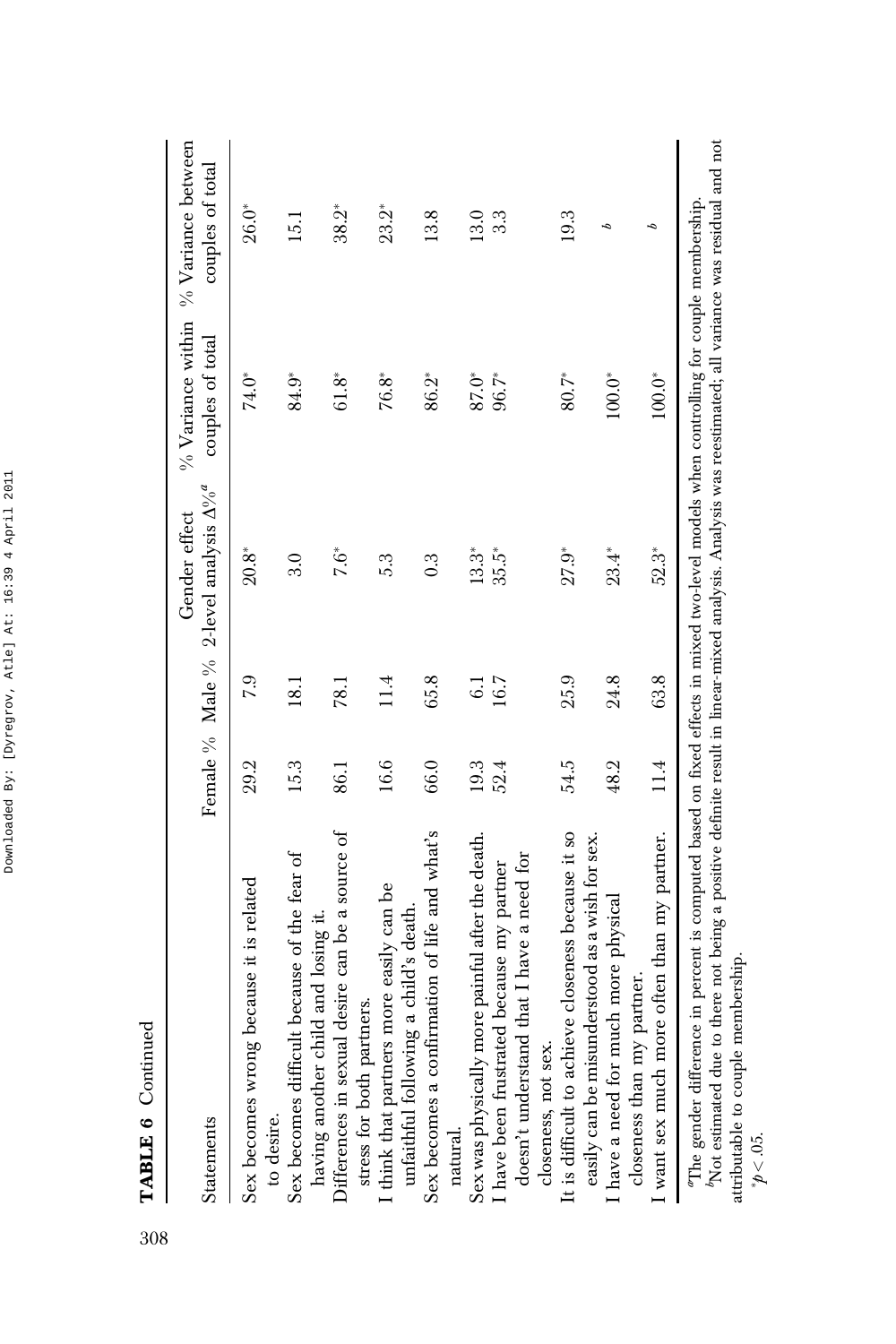indicating no similarity within the couples. For other gender differences and between-couple variation, see Table 6. Given the documented gender differences, parents may find themselves in a terrain that is difficult to navigate.

### Discussion

Many parents have only a few sexuality-related problems following a child's death, but a fairly large minority, especially women, experience major problems. There are clear gender differences in reactions and perceptions, often agreed upon by the two genders. Men are ready to resume usual activity in the sexual area much earlier than women. Women suffer much more from grief that in different ways intrudes on the sexual act and they more often perceive sex as somehow being wrong. Their need for closeness is also easily misunderstood by men as a wish for sex. The fact that this still may be a taboo area may influence the parental responses and lead to an underestimation of the problems.

### Changes in Sexual Activity and Pleasure

Around four fifths of the parents had resumed sexual contact within the first 3 months after their child's death (84% if one does not count those who do not remember), and about one tenth at once. Although most parents reported sexual activity at the same level as before their loss, around a third reduced their activity. Significantly fewer mothers than fathers experienced sexual pleasure and around 30% of the mothers experienced that pleasure had been reduced since the death. As the mean amount of time that had elapsed since the death was 6.5 years, this is a cause for concern and should be the focus of intervention efforts to help parents, especially mothers.

As in Hagemeister and Rosenblatt's (1997) study, a majority had experienced a break or decrease in their sexual relationship following their loss, and they ascribed their problems to the same factors: physical and emotional exhaustion, sadness and depression, being preoccupied with their loss, and psychological distress at sexual intimacy. Grief was stronger than pleasure. When it came to feelings of guilt about having sex when one's child was dead, images that popped up while having sex, sadness and depression,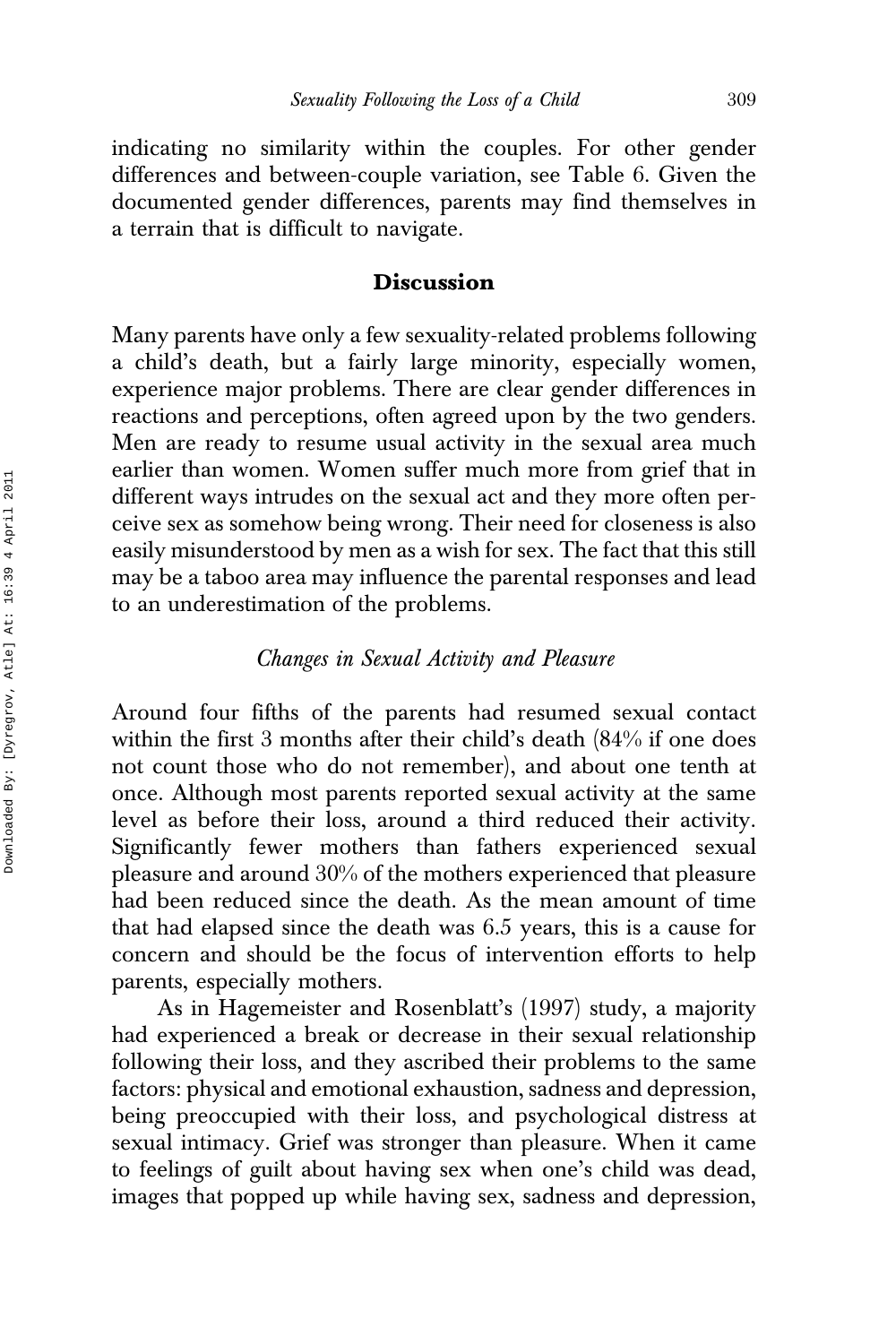being preoccupied with sex, and physical exhaustion, women reported statistically more of such reactions than men. However, with time sexuality was normalized for many. In the written comments on the questionnaires, women reported a stronger influence on their sexual life from the loss than men. When men wrote, they most often wrote that it had had no influence. Grief has many components, whether it be mood swings, feelings of sadness, a lack of energy and tiredness, but also anxiety; anxiety about a new pregnancy and another child who also might not live. The mixed feelings, of a guilty conscience associated with feelings of desire or pleasure, and the difficult images that interfered with sex, explain why many, especially women, had not been able to resume previous levels of pleasure or activity.

It is easy to ascribe the difficulties in sexuality to the loss of the child, but it should be remembered that there is a drop in marital quality within 1 year after the birth of the first child and a decline in sexual activity due to sexual problems experienced postpartum (Pacey, 2004). Poor relationship quality was also associated with less sexual activity and pleasure following the death, but it is not possible to know the causal direction. A reported change in sexual activity was predicted by physical exhaustion for both genders, while sadness/depression was only associated with a change in activity in women. Reduction in sexual pleasure was more often experienced among those who experienced physical exhaustion, among females, and sadness/depression (mostly women). Without having a control group of parents with living children, it is difficult to know whether the problems experienced in the studied group exceed those of ''normal'' families. Our study also excluded those who had ended their relationship.

The results implied that there was considerable variation within couples when they viewed sexual activity. Most probably this reflects the subjective experience of whether the sexual activity had increased, remained at the same level or decreased. A subjective increase does not necessarily equal an actual increase, but activity can be viewed in relation to one's own standards or expectations from the partner. One partner could interpret the activity as increased, while actually it is at the previous level due to pressure from the other partner who wants to keep the activity at that level. The difference in how they perceive the sexual activity can in turn add to the level of discontent with the activity level.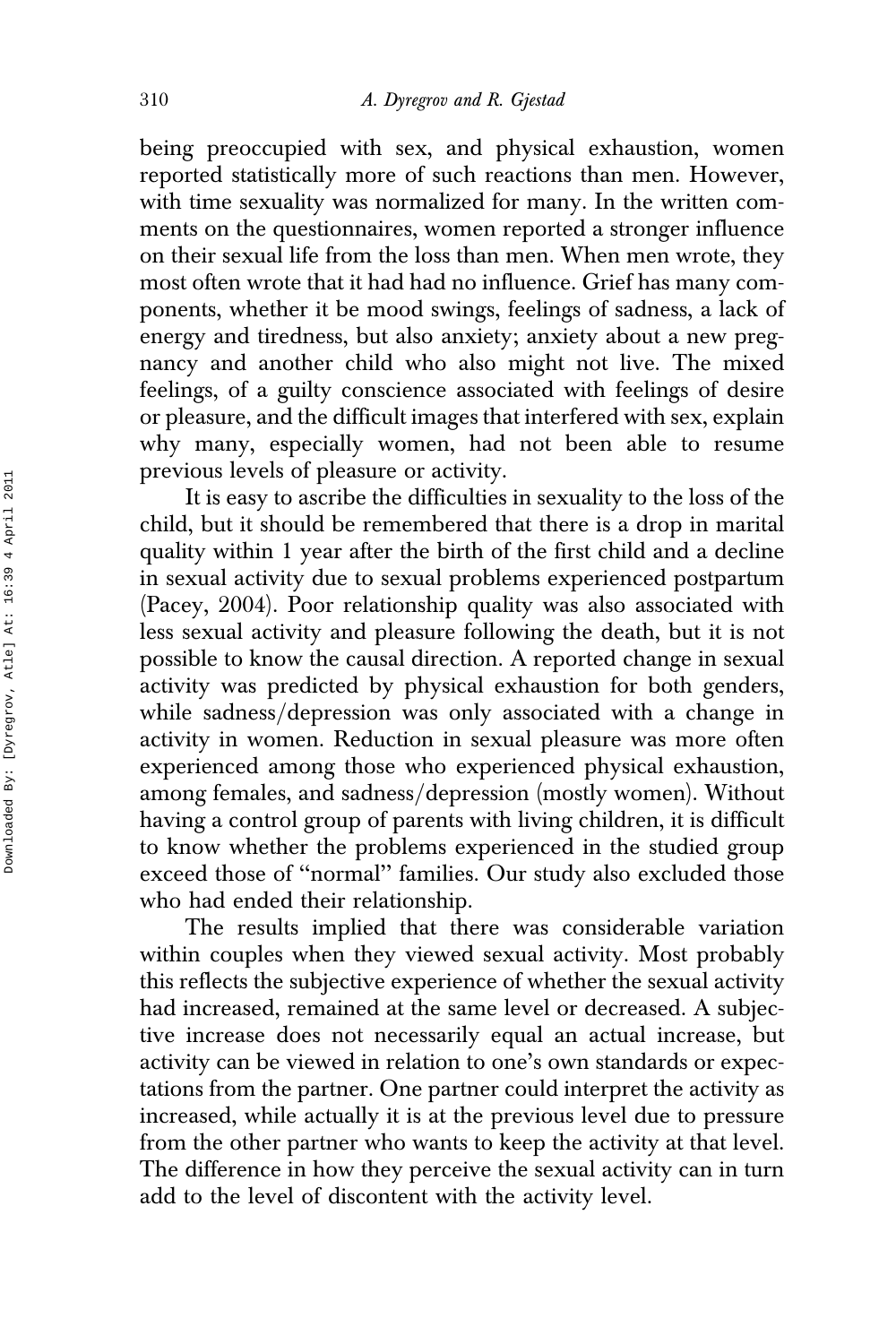### Women May Struggle with Their Relationship to Their Body

Both in written comments and the interviews it was evident that some women linked the grief to their body, both through physical pain and by developing an image of their body as unattractive and ugly. The women's negative perception of their own body decreased sexual activity and pleasure. This issue has not received focus in previous reports; however, it is not uncommon that perceived and actual changes in the body can have an impact on sexuality in women who give birth (Pacey, 2004). Several women in this study stated that they did not feel ''whole,'' that something had happened to their whole identity and capacity as a woman. They could feel bulky and awful and had problems accepting themselves. The identity changes may to some degree be associated with bodily changes, but also seem to be on a deeper level linked to their inability to produce a child who lived.

### Other Issues That Impacted on Intimacy and Sex

When the relationship in itself was not good, it affected sex in a negative way. Many parents, however, very soon engaged in sex to create another child, and a majority had succeeded in this following their loss. In cases where the parents had other children, sexual pleasure and activity could also be negatively influenced by the energy involved in caring for small children. Some parents wrote how it was difficult to know if the decrease in activity and pleasure came as a consequence of a hectic life situation or was caused by the loss.

In written comments many women described how physical closeness more than sex had become central in their relationship, but that men easily misunderstood this as a desire for sex. Men, however, looked at sex as a tension reliever and attributed a therapeutic value to it. Both genders could also feel that sex was a sort of life confirmation. Their confirmation of different statements indicated that men and women differed greatly in their views of different aspects of sexuality, differences that may increase parental distress and miscommunication.

# Resuming Sex Early Following a Child's Death

Several of the couples interviewed had sex during the first week after the loss, before the funeral. The questionnaire's categories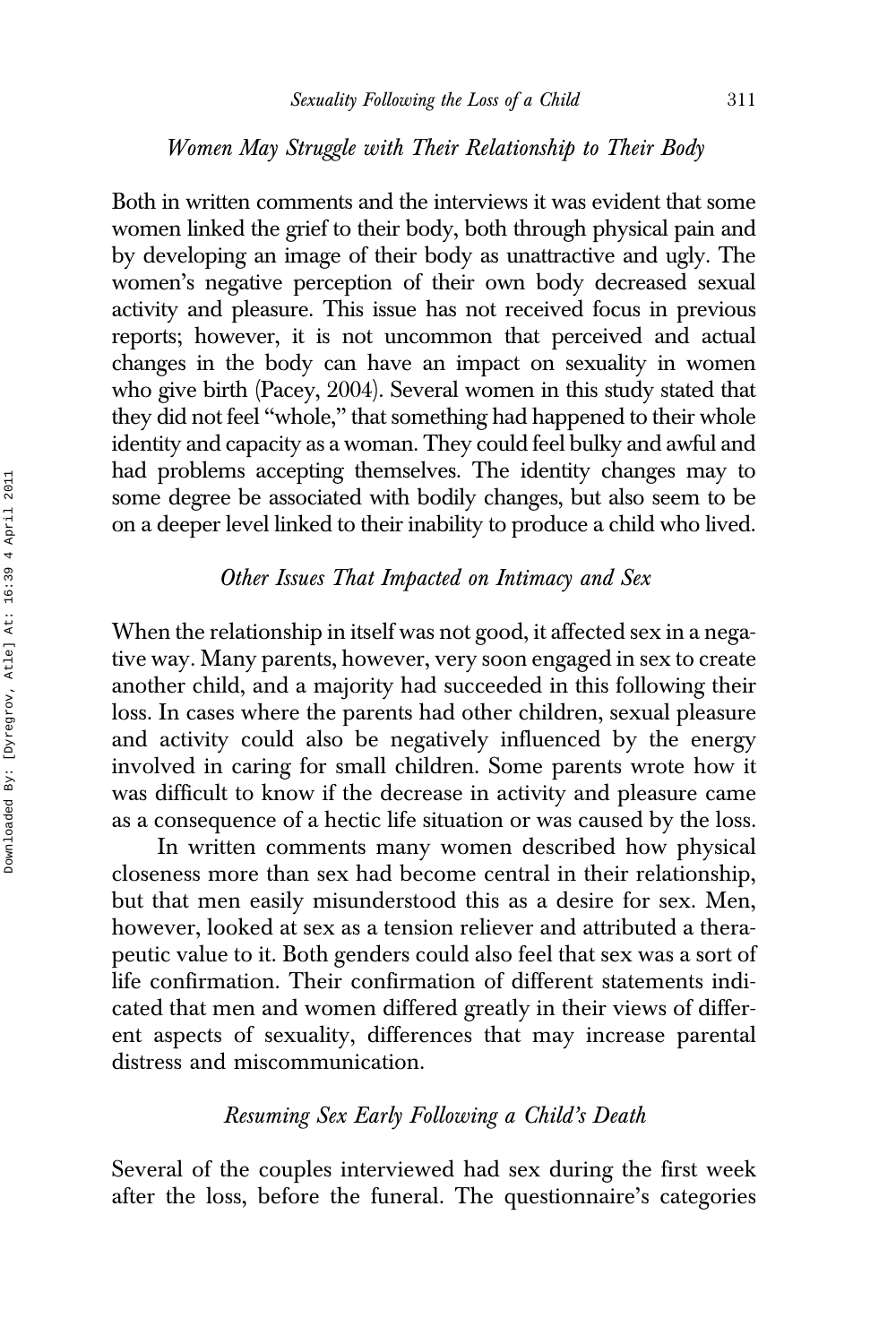did not differentiate sufficiently to capture variations during the first month. These findings indicate that an immediate resumption of sex is not unusual. It can cause self-reproach in parents and a possible conflict between the mother's guilty conscience and the father's early wish for sex, with marital tension as a result. During the interviews couples stated that they thought that if others learned about this they would think there was something seriously wrong with them, in that they could do such a thing. It is therefore important to normalize this and communicate to couples that this is an expression of the need for comfort and closeness, and an escape from the brutal reality they are facing. Although this may not need to hold a central position in information for parents following a child's death, mentioning it can alleviate guilt and self-reproach among those who do have sex shortly after the death.

# The Subject of Sex as Taboo

The subject of sex continues to be taboo. Only around 10% had experienced that the subject was raised by health personnel and even less so by friends and family. If a couple is struggling with their sexual relationship, they will receive little information that can benefit them and most likely the subject will not be broached by anyone with the kind of knowledge that might possibly help them. There is an obvious need for health personnel to receive more information about this subject in order for them to be relaxed about raising the issue and discussing any problems in this area with bereaved couples.

#### **Limitations**

The calculated response rate was 33%. Feedback from participants through e-mail and interviews indicated that a fairly large, unknown number of support members who had not lost a child also received a questionnaire, as the address lists used did not indicate loss status. The real response rate is therefore believed to be higher. However, the low response rate is equivalent to other studies conducted on bereaved families (Cerel, Fristad, Verducci, Weller, & Weller, 2006; Worden & Silverman, 1996). Although it is an expected and acceptable response rate from a group that has experienced great strain, where no reminders were sent, it is still difficult to know how representative it is.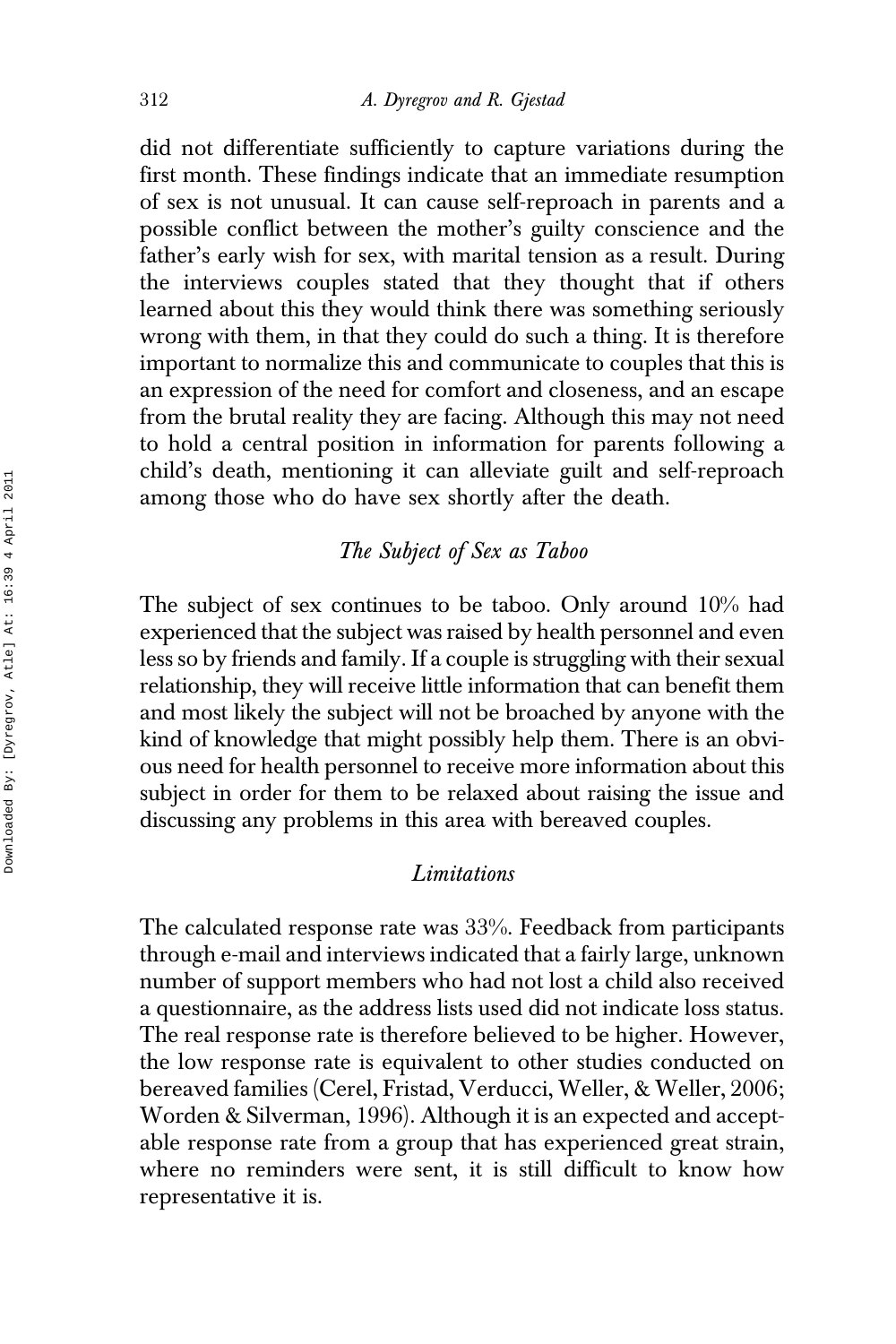From research on trauma and sudden death it is known that those who are the worst off usually are those who do not participate (Paykel, 1983; Stroebe & Stroebe, 1989; K. Dyregrov, 2003). The loss of a child is in itself such a tragic event that parents may recoil from the task of filling in questionnaires. When a questionnaire in addition focuses on a sensitive topic like sexuality and intimacy, it may be even more difficult to respond. When intimacy and sexuality is heavily affected, parents may not want further reminders through a questionnaire. It may thus be expected that those who answered the questionnaire may be better off than those who refrain from answering. In addition, as no reminders were sent to potential respondents, one would expect a low response rate.

It is a possibility that one partner can have filled in questionnaires for both partners. However, visual inspection indicated no similar handwriting on the two partner's written answers to openended questions.

The fact that no background information is available makes it impossible to compare respondents with nonrespondents. As the focus of the study was cohabitant/married biological parents, the results reflect those who have stayed together as a couple. Those who divorced or changed partners after the loss will probably have struggled more in the relationship area, including intimacy and sex. That so many with a high educational level answered the questionnaire is another indication that those who answered were those who fared best. K. Dyregrov (2003) has shown that bereaved individuals with high education levels evidence less psychological distress than those with low. Those with a high educational level possibly use both professional assistance and their social network better than those with low.

The low response rate makes it more difficult to generalize the results and the conclusions drawn must be viewed in light of this. The low response rate may also reflect that the theme is an intimate one that may be difficult to report on. This should also be kept in mind when examining the answers from those who responded. They may not be as sincere in this area as with less taboo issues. The retrospective nature of the reports, often with years having elapsed since the loss, may threaten the validity of the data. It is possible that they construct meaning post facto to fit with how they would like to view this in retrospect. A longitudinal study of parents would produce more reliable data.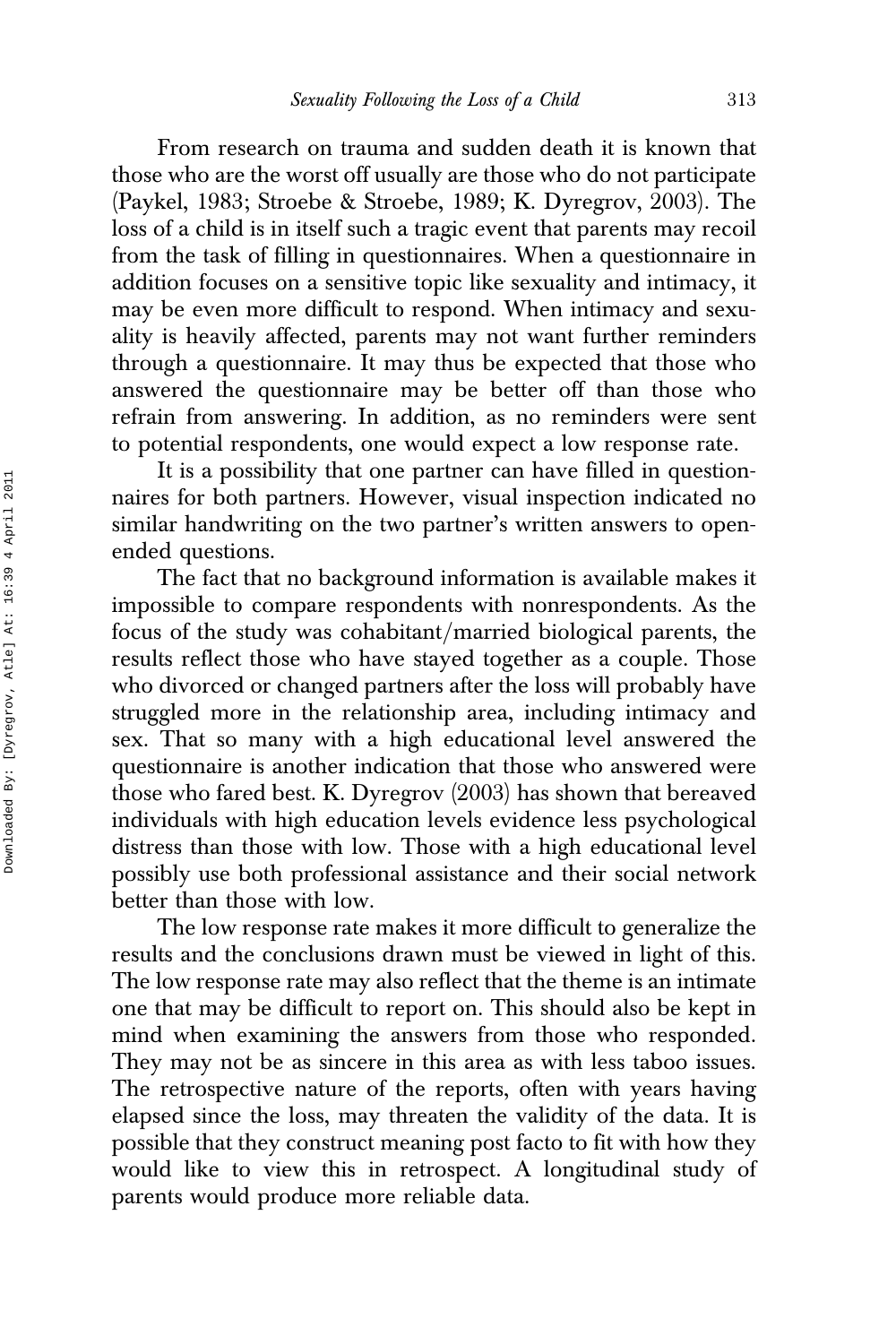Answering a questionnaire at one point in time several years following their loss (mean of 6.5 years) makes it difficult to capture a process that evolves over time. A longitudinal study that follows parents over time would better capture this process and variation.

## Conclusion

Parents' experiences show us that sexuality following a child's death involves few problems for many parents, but may lead to large problems for a fairly large minority, especially women. There are clear gender differences in reactions and perceptions, often agreed upon by the two genders. Men are ready to resume usual activity in the sexual area much earlier than women. Women suffer much more from grief that in different ways intrudes on the sexual act and they more often perceive sex as somehow being wrong. Men also easily misunderstand their need for closeness as a wish for sex. For many, stress and pressure is experienced in relation to a strong wish for another child.

The challenges found in the sexual area demand good communication within a couple and respect for each other's differences, feelings, and needs. However, there is an evident lack of support, counseling, and information in this area in both individual and group follow-up of grieving parents. The provision of verbal and written information would help families through the post-loss period and may lower parental conflict and enable better relational coping. A more structured follow-up of parents who lose a child where the issue of sexuality is included can prevent problems in future bereaved couples.

#### References

Aries, P. (1991). The hour of our death. Oxford, UK: Oxford University Press.

- Cerel, J., Fristad, M. A., Verducci, J., Weller, R. A., & Weller, E. B. (2006). Childhood bereavement: Psychopathology in the 2 years postparental death. Journal of the American Academy of Child and Adolescent Psychiatry, 45, 681–690.
- Christopher, F. S., & Sprecher, S. (2000). Sexuality in marriage, dating, and other relationships: A decade review. Journal of Marriage and the Family, 62, 999–1017.
- Dijkstra, I. (2000). Living with loss: Parents grieving for the death of their child. Utrecht, The Netherlands: CIP–Gegevens Koninklijke Biblioteek, Den Haag.
- Dyregrov, A., & Dyregrov, K. (1999). Long-term impact of sudden infant death: A twelve to fifteen year follow-up. Death Studies, 23, 635–661.